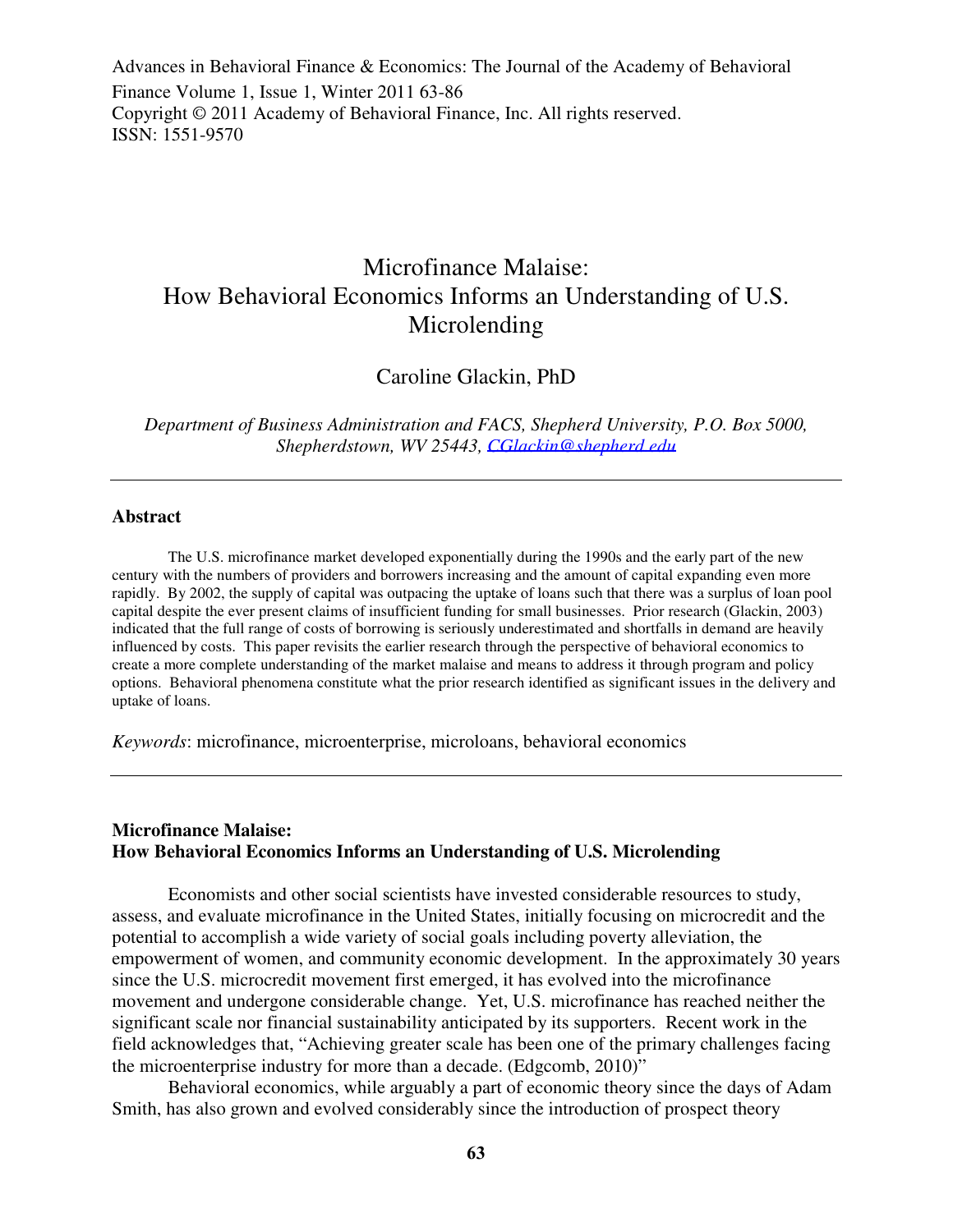(Kahneman and Tversky 1979). Behavioral economics has focused on taking a fresh look at long standing theories and axioms and comparing research findings to projected results. Where theory and practice diverge, behavioral economists have identified heuristics, biases and other descriptors to create a more robust understanding. The experimentation and learning can be applied to U.S. microfinance to inform our understanding of its failure to reach scale and sustainability.

By addressing many of the key aspects of behavioral economics and the field of behavioral decision research in terms of potential applicability to U.S. microfinance, opportunities to explain prior market underperformance and to improve conditions are revealed. The demand-side analysis and taxonomy presented here provides a launching point for analysis. The various aspects of the taxonomy are revisited and new implications identified.

#### **I. Microenterprise Development and Microlending**

Microlending has been adopted as an approach to poverty alleviation and community development in the United States over the past 30 years. Initially, practitioners and policy makers presumed that the lack of access to capital was the primary impediment to the capacity for the self-employed reaching self-sufficiency. Most previous research concentrated on the delivery system -- program design, program costs, outputs, and impact. By the advent of the  $21<sup>st</sup>$  century there was a supply of capital chasing low-income entrepreneurs in many areas of the country.

The field of microfinance<sup>i</sup> has been active in the international context, particularly in Asia, Africa and Latin America, since the mid-1970s when Muhammad Yunus founded the Grameen Bank in Bangladesh. Roots of sustainable microfinance in the formal sector began in Indonesia with Bank Dagang Bali and subsequently Bank Rakjat Indonesia (BRI) as early as 1970 (Robinson 2001). Through 1,395 international microfinance institutions (MFIs), 86.2 million borrowers have taken up microloans (Gonzalez 2009). These programs have made financial services much more widely accessible to those at the bottom of the pyramid (BOP). The "microfinance revolution" was led by donor-funded nongovernmental organizations (NGOs) that were often unregulated and limited in capital resources so that they could only reach a very small portion of microcredit demand (Robinson 2001). This outreach often was to poor, rural women who had little or no access to other sources of capital. Models often consisted of solidarity or peer groups that made loan decisions and monitored members. The model which emerged over time is one in which profitable financial institutions finance the economically active poor (Robinson 2001; Armendariz de Aghion and Morduch 2010).

With shifting emphasis in microfinance to increasing scale and sustainability has come the addition of services to meet the needs of targeted populations. In the 1980s and 1990s the emphasis was on credit, groups, women, microbusinesses, and graduation while today a flexible range of services, convenience, continuity, and reliability rose to the forefront (Morduch and Rutherford 2003). There are common elements among programs, yet client may be understood differently than in the past. Morduch and Rutherford (2003, p. 3) note, "Now, typical microfinance clients might be better understood as men and women from poor households seeking a wide range of savings and loan services to support a diverse set of consumption needs and investment opportunities."

The microenterprise development (MED)<sup>ii</sup> field in the United States emerged approximately a decade after it did so internationally. The growth and breadth and depth of international microcredit programs and interest in women's empowerment were two driving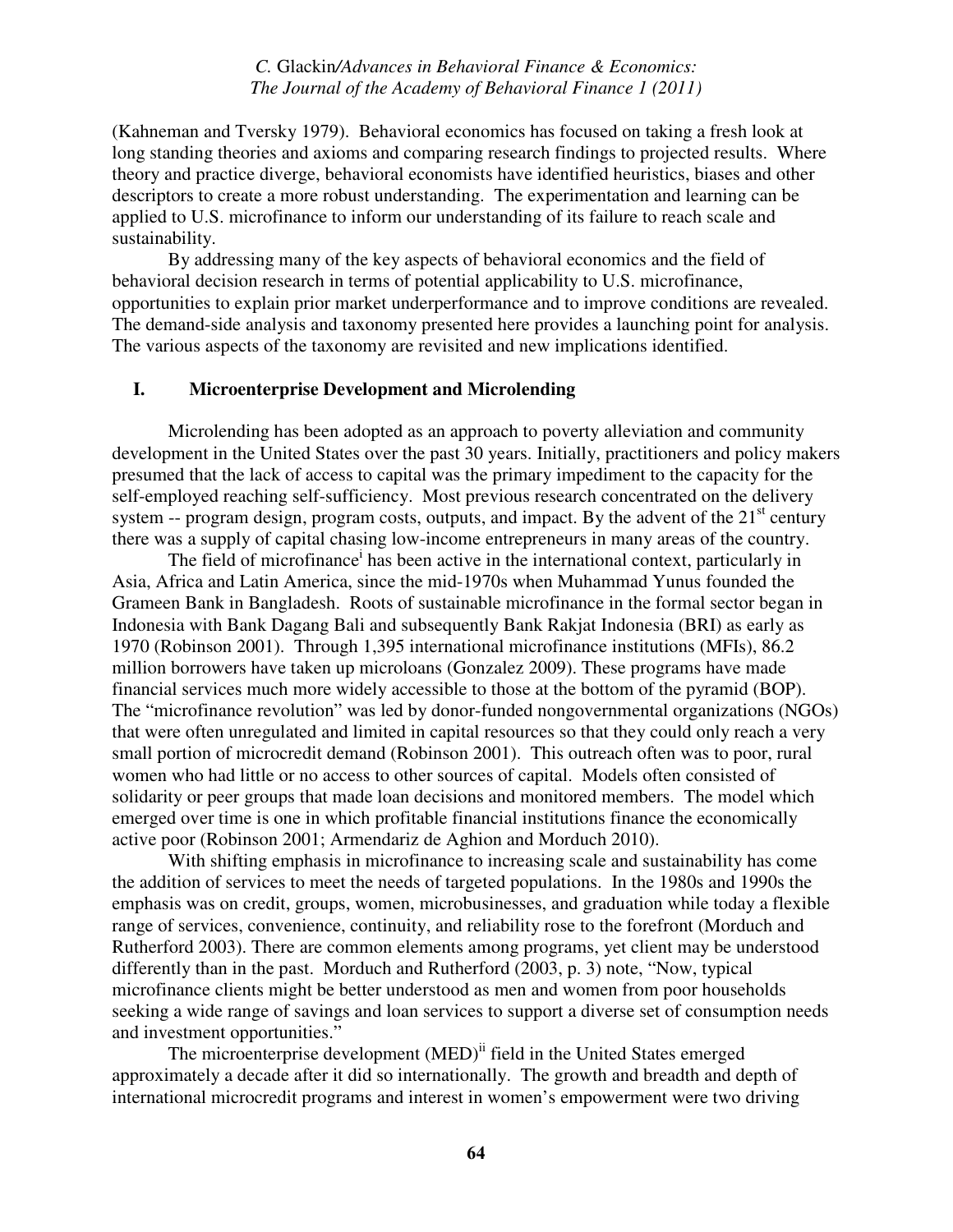forces. The concept of microenterprise development has bipartisan appeal in the United States: "The ideology of the microfinance movement fits particularly well with American belief systems in self-reliance, independence, and individual achievement…The notion that people in the United States could learn from the developing world has added to the appeal of microfinance programs. (Taub 2002)"

Some original U.S. microloan<sup>iii</sup> programs, such as ACCION USA, FINCA and Working Capital were based upon peer group<sup>iv</sup> microcredit models in Asia and Latin America. While early international programs such as Grameen Bank and ACCION International had emphasized providing credit to rural microentrepreneurs with a focus on poverty alleviation and had begun to evolve into sustainable commercial financial institutions, U.S. programs in the 1980s were an assortment of goals, providers and target markets.

The U.S. microenterprise development field has been characterized by diversity and relatively small scale since its inception. MED is viewed variously as a strategy to assist in asset accumulation, poverty alleviation, community and economic development, empowerment of disadvantaged populations, and to improve access to credit. MED programs operate at the intersection of social welfare and economic development (Servon 1999). The target populations include low-income populations, women, minorities, welfare recipients, refugees, residents of targeted geographic areas, specific ethnicities, and those lacking access to credit. Programs providing MED services include local governments, community action agencies, women's economic development organizations, traditional business and economic development organizations, refugee services, community colleges, and stand-alone microenterprise development agencies (Else 2001). The most recent comprehensive roster, the *2002 Directory of U.S. Microenterprise Programs,* identifies 650 U.S. MED programs with 554 practitioner programs that served a cumulative total of 541,000 clients through FY 2000 (Walker and Blair 2002). The 198 microlenders identified have cumulatively issued over \$210 million in over 37,000 loans. During FY2000, lenders served a total of 9,800 borrowers with an average of 50 loans per agency.

In the United States, the field evolved differently from its evolution internationally in terms of scale and sustainability. Early shortages of loan pool capital had been generally eliminated with deployment at 57 percent in FY2000 (Walker and Blair 2002). However, recent reductions in loan pool capital by investors, reduced earnings from program investments and other economic factors have led to a reduction in supply. Some of the most innovative programs are operating at higher levels of deployment (Edgcomb, Klein, and Gomez 2010). The FIELD program of the Aspen Institute in cooperation with the Association for Enterprise Opportunity has established the Scale Academy which is focused on the issue.

## **II. Prior Research on Market Failure in U.S. Microlending**

Earlier research by Caroline Glackin (Glackin 2002, 2003) examined the factors contributing to a market failure in U.S. microfinance. This paper builds upon that research to add value from behavioral economics. The research, as will be describe herein, identified the substantial gap between microloan capital availability and loan disbursements and provided explanatory insights into the sources of this gap. The high level of idle capital among U.S. microenterprise programs (43% in 2002, Walker & Blair, 2002) can be attributed to a number of possible causes. Idle capital can be due to factors on the supply side or the demand side. One supply factor posited (Glackin 2002, 2003) was the rapid increase of funding availability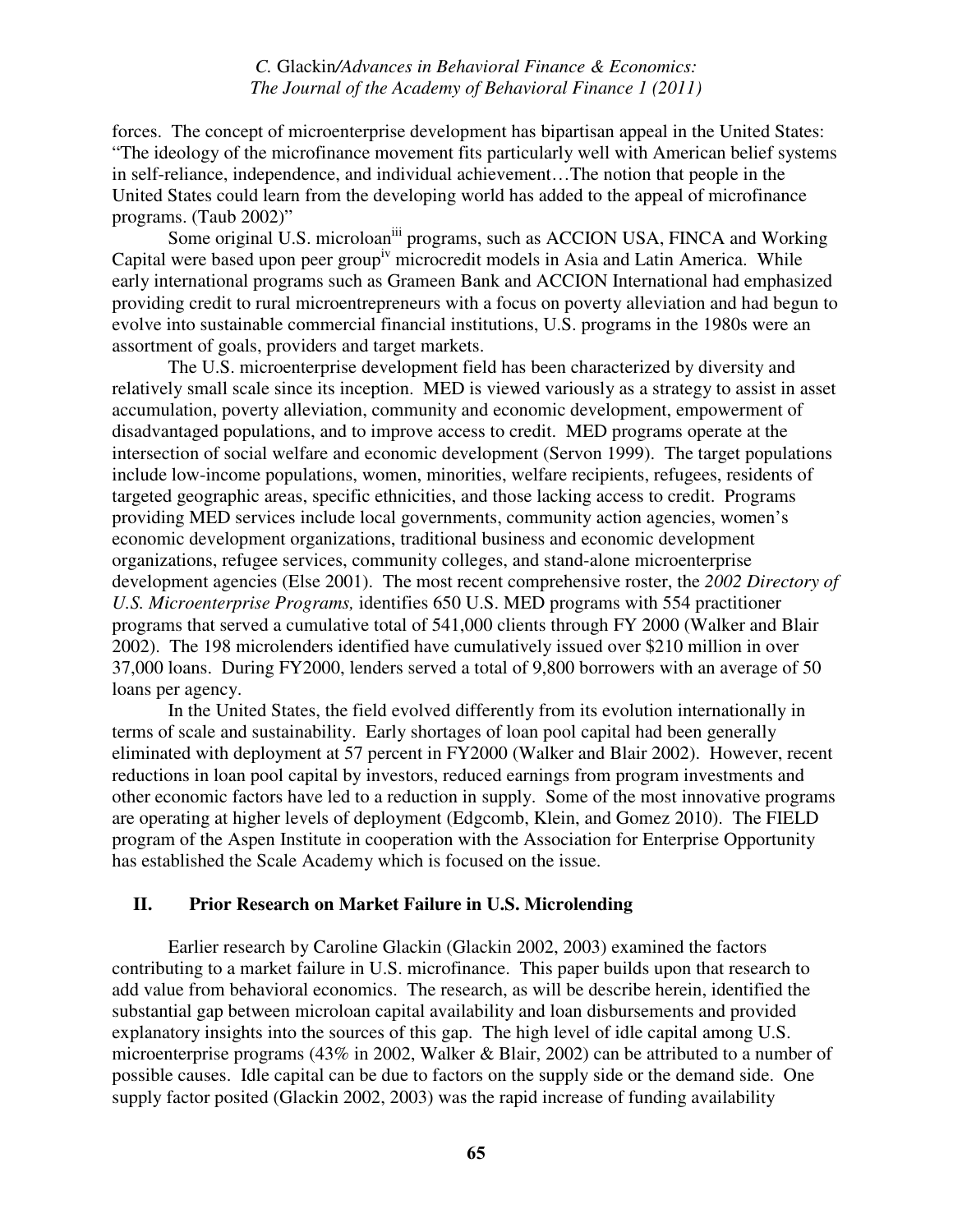outpacing the capacity of programs to add microloan customers. Many programs began to receive large capital infusions in the late 1990s through the U.S. Small Business Administration's (SBA) Microloan Program and the Community Development Financial Institutions (CDFI) Fund's Core Program. However, there has been ample opportunity for the market to absorb this supply since then. Another possible supply side explanation is incomplete or insufficient information flows to target populations, so that they are not aware of the funding and do not recognize it as an option.

Demand-side factors include lack of demand for capital and lack of viable microloan customers. While there may be a perception that microloans are the only financing option for microloan customers, there are alternatives such as friends and family, credit cards, home equity loans, loan sharks, and title lenders. Another factor that may apply is that microentrepreneurs do not approach microlenders due to an expectation of being declined, as has been found with minority small business owners (Bates 1995; Blanchflower, Levine, and Zimmerman 1998; Cavalluzzo, Cavalluzzo, and Wolken 1999). Bhatt (1997) asserts that the operational policies of some microenterprise programs may have driven potential customers to seek other sources of financing, perhaps increasing economic inequities rather than reducing them. In one study, over half of the borrowers from a large microloan program used microloans to consolidate other debt, indicating that they already had access to capital (Himes and Servon 1998). In addition, another study reports that the bulk of the demand for microloans is probably met via credit cards (Bates and Servon 1996). Schreiner summarizes the situation; "Although credit-card debt is high priced, it has low transaction costs and very low total costs. Likewise, loans from the so-called fringe banks – pawn shops, check cashing outlets, and rent-to-own stores – have high prices but low total costs...competition has pushed other financial intermediaries closer to the poor" (Schreiner 2001).

Among all of the possible causes for lack of loan capital uptake, the prior study by this author explored the cost of consumption of microloans in the United States, the barriers to access and the constraints on microentrepreneurs. While these factors underlie the concerns of information flows, demand, and qualifications, they go well beyond these simplistic explanations and uncover a complex and diverse set of issues that can and do have a profound effect on the ability of microloan programs to serve the poor. These factors were identified and measured to an extent not previously accomplished.

 In the United States context, scant attention has been paid to this question. As the field has matured, interest in outcomes has become prevalent. More thorough analysis of program costs has emerged, replacing early unsophisticated cost estimates. When microloan programs were striving to obtain sufficient loan capital, they did not expect to have substantial idle loan pool capital. The FIELD program (Edgcomb and Klein 2005) estimated that there were approximately two million entrepreneurs, later increasing the number to 10 million (Edgcomb and Klein 2009), who could not access services they might need. As microenterprise programs worked to reach scale and sustainability, they also raised increasing amounts of loan pool capital. Concern with the taking up of the excess capital only began to arise in recent years. As Taub (2002, p. xi) states, "Unfortunately, the hype surrounding these efforts has often outrun their performance," noting that low volumes and high default rates are problematic in the United States.

The consumption costs<sup>v</sup> of services for social welfare are at the core of the analysis. Microloan customers in the United States are individual consumers of microfinance products. While microloans are not public goods and are generally not offered by government entities, they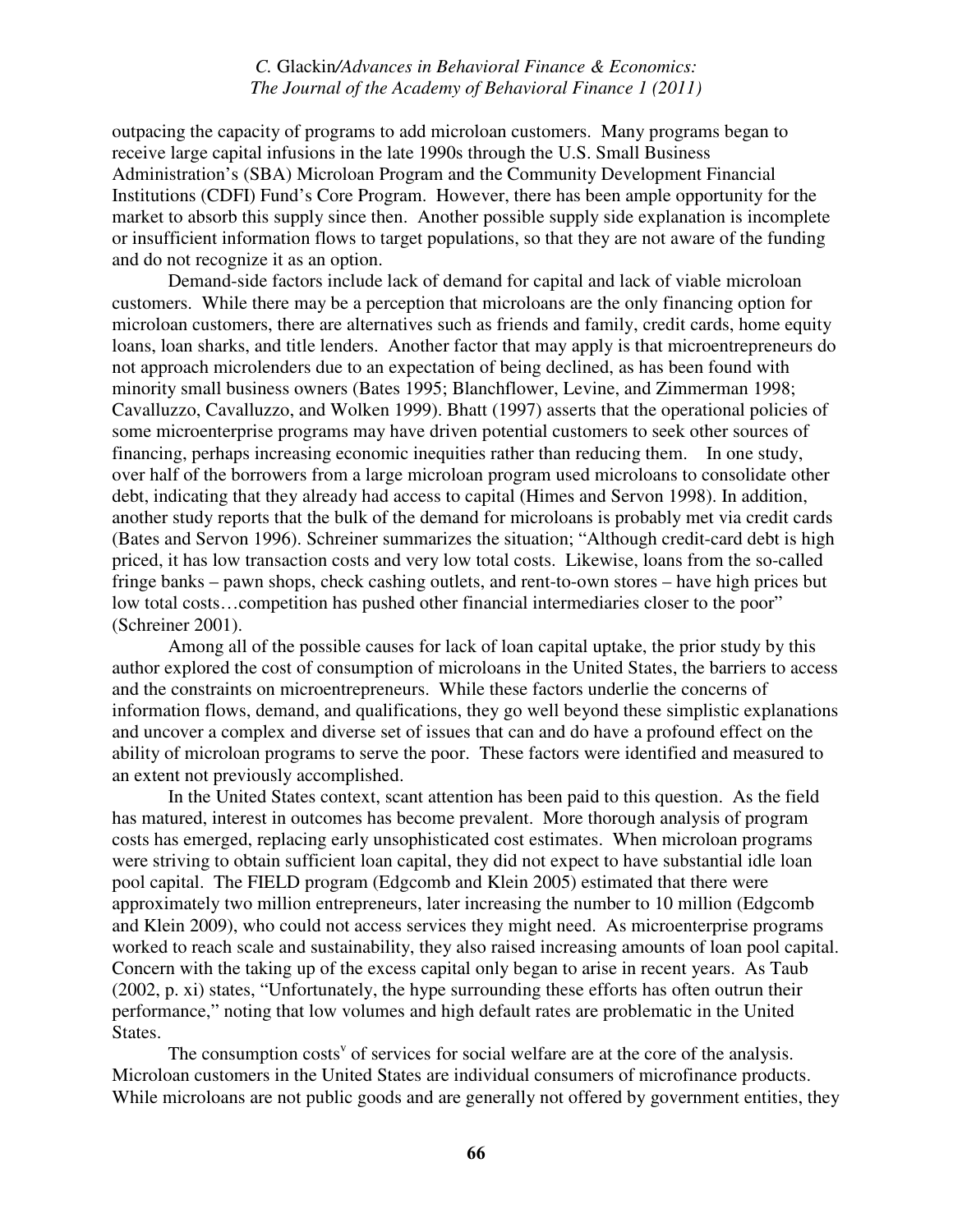act like government provided goods and services in many ways and carry their characteristics. Microloans can support social welfare objectives. Microloans are available to the "disadvantaged" entrepreneurs who are either on the margins or disconnected from the mainstream. They are available through third sector and public sector organizations, albeit often with private sector support. They are priced at an interest rate well below "cost" and are offered for unbankable customers. The consumption costs of such goods are not particularly well understood, but are typically regressive, with the highest costs associated with the smallest loans, and include participation costs (Warren and Weschler 1986). Services may not be consumable as available or may be too costly, thereby pricing people out of consumption of products and services designed for them. These costs include such factors as time, effort, money, and psychological and physical burdens. In essence, goods may be effectively rationed via these consumption costs.

The above applies directly to microlenders and entrepreneurs. They have a choice, although constrained, as to whether they elect to have a microloan. The assumption for this discussion is that the supply of microloan capital is adequate to meet the consumers' needs. Quite simply, the microentrepreneur has a decision to make regarding whether the loan is "worth it" and to pursue a microloan.

The determination of the worth of a microloan includes not only the assessment of the interest costs, but also the effort, suitability, and other opportunity costs. While the totality of understanding the decision process is complex, theories of consumption reduce it to a decision based upon either maximizing or satisficing utility. Because entrepreneurship can easily be understood as the customer's best available option (Servon 1999), this study assumes satisficing behavior. Therefore, the microloan customer is expected to borrow at the level that satisfies their needs to the best of their ability. The operational assumption for the earlier research is that the expected utility of the microloan equals or exceeds its cost.

The totality of costs of a microloan is not entirely transparent or completely opaque at the inception of the borrowing process. In the case of a microloan, the interest rate is typically clearly revealed as well as any up front training fees. Other up front financial costs and opportunity costs are frequently hidden, whether intentionally by program design or program staff or because they vary so substantially from customer to customer. In any case, the prospective microloan borrower makes the initial decision to pursue borrowing with partial information rather than full information. This leads to an "under pricing" of the loan, making it more desirable. However, during the process, potential borrowers may renege and withdraw from the process as the additional costs are revealed. For those who borrow and then encounter unanticipated costs, the value of the loan, perhaps in terms of profits or other values, is reduced so that the loan does not have the full anticipated value.

Although this paper is not a complete cost-benefit study, it can be observed that when microentrepreneurs borrow from microlenders they are receiving a "bundled good" much as homeowners buy not only a home (shelter) but the features, benefits and amenities associated with that home. In the case of a microloan, the bundle may consist of the products or services acquired with the proceeds, the value of training and technical assistance, pride of ownership, the power of self-determination, and anticipated earnings and wealth creation. Hedonic price indices model this "bundle" of value and permit the estimation of values of bundles for other consumers (Malpezzi, Ozanne, and Thibodeau 1980; Deaton 1992). The challenge inherent in using hedonic price indices with microloans is that, unlike a house, there is not a clear and specific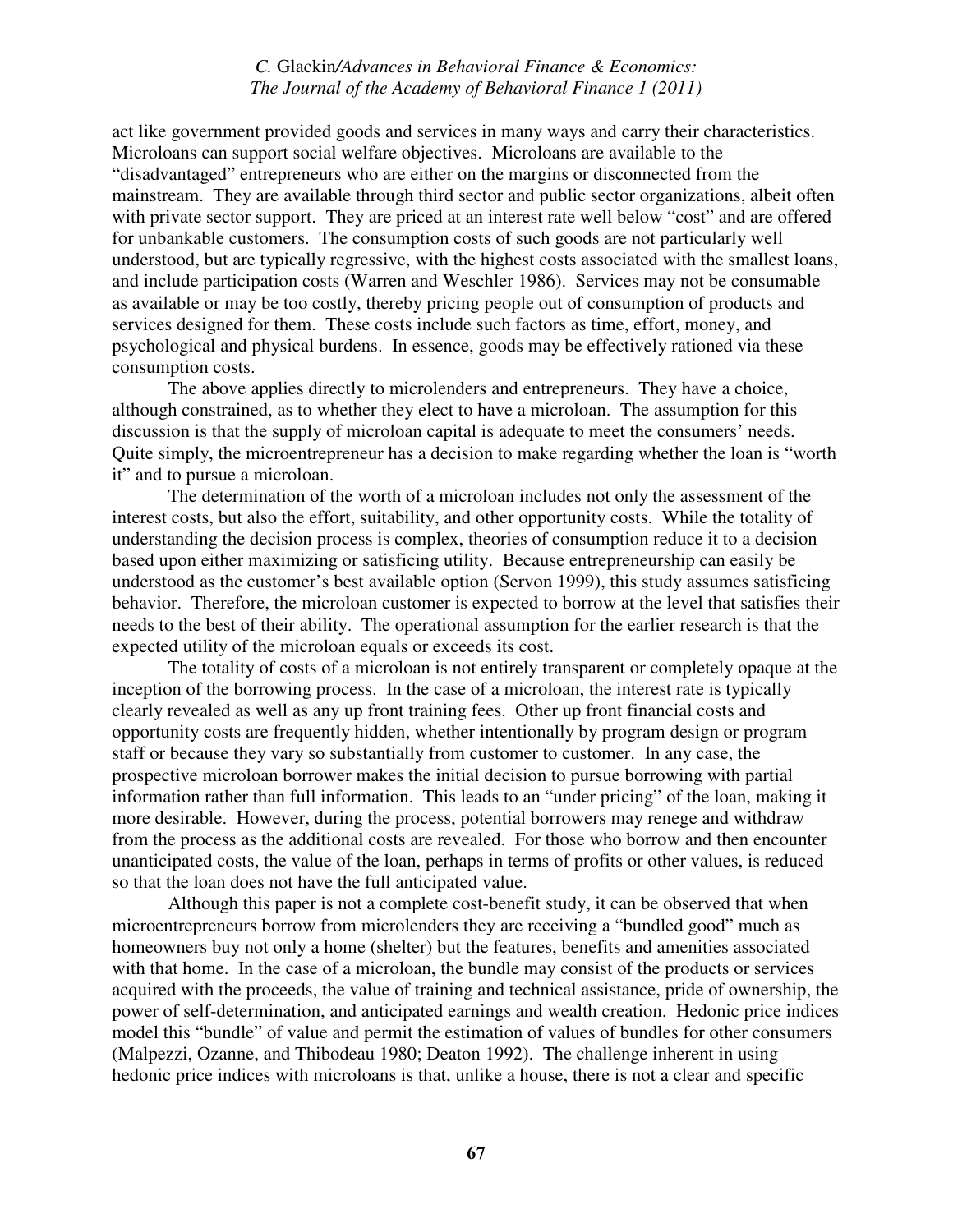selling price, but there are explicit and implicit costs. This warrants further investigation, although it is beyond the scope of this work.

 Economists have debated the existence, nature and importance of liquidity constraints for entrepreneurs (Evans and Jovanovic 1989; Holtz-Eakin, Joulfaian, and Rosen 1994; Cressy 2000; Xu 1998). Liquidity constraints matter because they serve as barriers between potential customers and the loan capital that they need. While liquidity constraints are the basis of the microenterprise field, the potential impact on microentrepreneurs has not been fully explored.

The prior research includes the development of an analytical framework for the consumption costs and factors for U.S. microloan customers and the development of a taxonomy. Through the use of in-depth case studies of two U.S. microloan programs, the analytical framework is tested and a more complete understanding of costs, barriers and constraints emerges. Finally, a model for estimating costs for U.S. microloan customers is developed and program and policy implications are identified.

 First the research identifies primary drivers of microenterprise borrowing. Next, there is a preliminary estimate of an individual's financial and transaction costs<sup>vi</sup> of borrowing under alternative financial assumptions using data on training, technical assistance and loans from diverse U.S. microloan programs. From the aggregate information, several techniques are sued to obtain estimates of borrower costs. These include: a review of the pertinent literature on costs and microenterprise, an identification of costs, the calculation of the specific costs associated with programs analyzed by the Aspen Institute in the Self-Employment Learning Project and included in the *1999 Directory of U. S. Microenterprise Programs* (Langer, Orwick, and Kays 1999); and an estimation of total costs.

Without incorporating the full range of consumption costs as well as the required skills, sophistication, and knowledge, the customer costs of borrowing are seriously underestimated. Assuming that prospective borrowers at least require that the costs of borrowing or the perceived value or "worth" of the loan equals or exceeds the benefits of borrowing, rational microentrepreneurs may determine that taking a microloan is not worthwhile when they are effectively priced out of the market.

The earlier case study research consists of six parts to estimate microloan customer costs, barriers and constraints. Managers and customers of two U.S. microloan programs complete a written questionnaire. Then, the research also includes information session observation, interviews with staff and key informants, and customer and leaver interviews. A document review completes the research. Both quantitative and qualitative methods are used. A mixture of content analysis and statistical analysis is applied to the data.

According to the 2002 *Directory of U.S. Microenterprise Programs* (Walker and Blair 2002)*,* there were 198 agencies that reported microlending activity. For this research, the researcher selected a two microlenders to operationalize the applied research question. The choice of two case studies for this exploratory analysis is based upon a desire to complete indepth analysis of multiple aspects of the research question. Certainly, the study of two programs is not sufficient to support broad generalizations and additional research could include a range of U.S. microloan programs. However, for this initial analysis to identify the barriers, costs and constraints, a study of two programs with differences along key variables is appropriate. Table I profiles the programs. Both had been in existence for over 10 years and have not only historical performance, but also good individual and program data.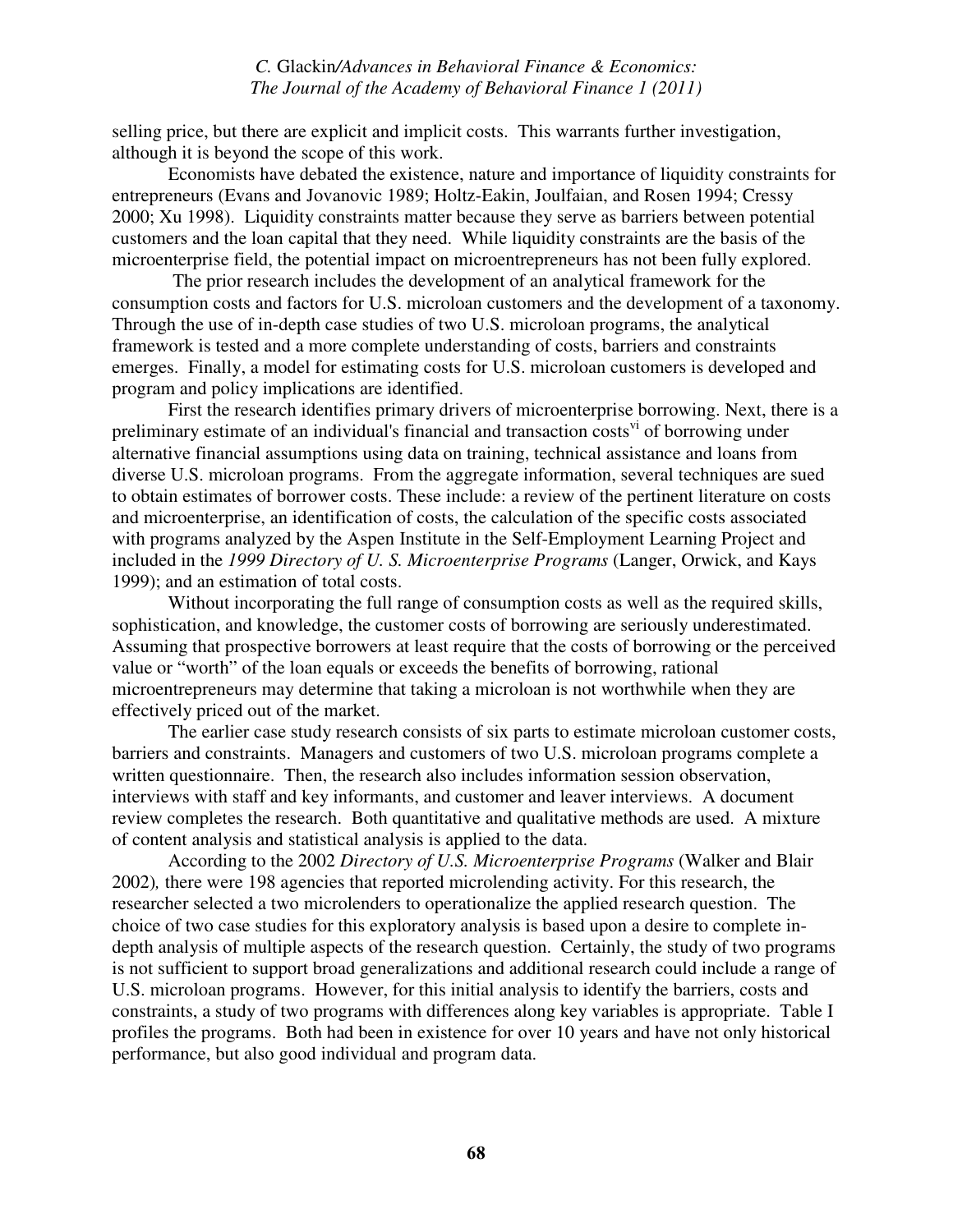#### < Table I here>

One program included in the study is an urban program (Program A), based in a large northeastern city, which emphasizes individual loans. Program A began lending in 1992 as a peer group lender and had made 516 loans through the end of 2001 totaling \$1.3 million. As of March 2002, Program A had 76 active microloan clients (excluding those who were significantly delinquent). It is part of one of the oldest and largest microloan programs in the United States. Loans range from \$1,500 to \$25,000. The program does not generally provide start-up financing and offers stepped loans. It is credit-driven rather than training-led and is part of a network of microlenders.

The other program included in the study is a rural program (Program B), covering 11 counties in the Midwest with an over 20,000 square mile coverage area that has a total population of approximately 310,000 and emphasizes training and consulting. Program B begin lending in 1990 and had made 253 loans through the end of 2001 totaling over \$2.8 million. As of July 2002, Program B had 41 active microloan clients. Loans range from \$500 to \$100,000 with \$35,000 used as the limit for microloans. The region has traditionally depended upon natural resources and tourism. The program often provides start-up financing and has a standardized business plan curriculum that it uses and licenses. It is a training-led lender rather than a credit-led one.

 Neither of these programs is considered to be typical of microlending programs across the United States in scale, amount of training and technical assistance offered/required, or underwriting. They are, however, two of the most respected and studied programs in the United States. The management of Program A has placed considerable emphasis on streamlining the microlending process to reduce the costs of program operations. Program A can be viewed as a "critical case" for analysis, in that the program has utilized both peer and individual loans, has survived a critical juncture when portfolio performance was abysmal, and has made numerous programmatic changes to support financial viability. The barriers, costs and constraints facing Program A's customers should be among the lowest in the United States. The management of Program B has placed considerable emphasis on developing the appropriate training and technical assistance for microentrepreneurs in this rural area and on making access to services a priority. Program B can be viewed as a "critical case" for analysis of rural, training led microlenders.

In the cases studied through multiple methods, it is apparent that much more than out-ofpocket costs matter to microentrepreneurs. Other factors are more important to customers, leavers, and key informants. Such factors may include: psychosocial factors; discrimination; regulatory and legal; economic factors; lack of information; trust; social capital; religious practices, and language and culture. There are costs and experiences that are common across programs and individuals, while others are unique to single microentrepreneurs. The common factors tend to be program-driven. However, within any program, individual experiences depend upon the microentrepreneur's individual life circumstances, as well as interactions with individual program staff. In other words, program policies, rules, standards and services can be largely controlled by the field staff in terms of their effects upon customer costs.

The results of the study suggest that (a) at least some microentrepreneurs perceive the benefits of taking a microloan as greater than the costs, and (b) some microentrepreneurs find that doing so is worthwhile more than others. Throughout the process, prospective borrowers must complete small and large tasks to the satisfaction of program staff and other decision-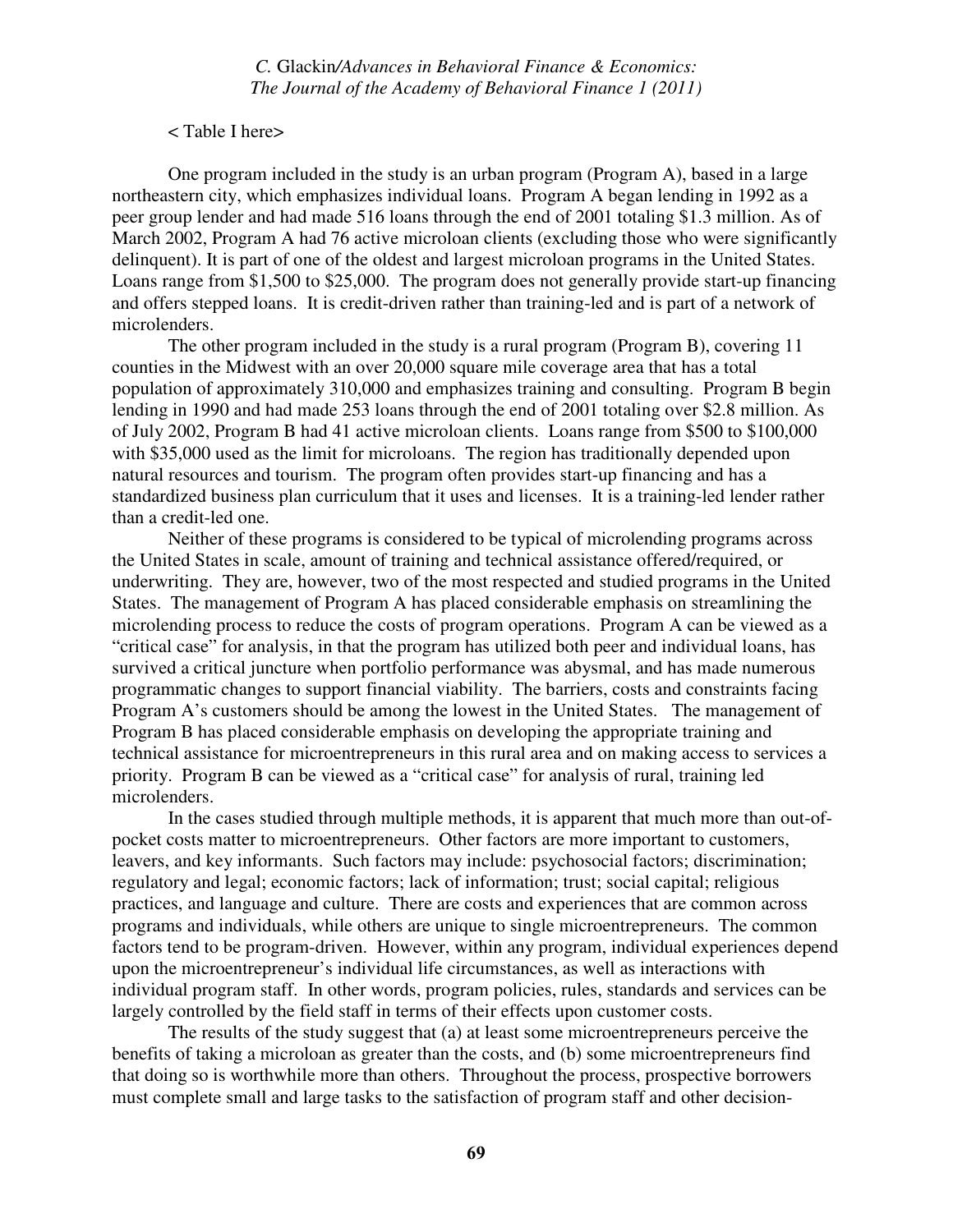makers. These "hoops and hurdles" create a filtering process that may price certain prospective borrowers out of the market. The decision with respect to "is it worth it?" is unique to each microentrepreneur. Microentrepreneur self-confidence and staff responsiveness are critical components of retention and completion. The taxonomy summarizing factors applicable to U.S. microloan customers in the sample programs is in Table II.

#### < Table II here >

Customer and staff ratings of the importance of various factors to customers are not aligned with one another. Table III includes the rankings by party. Customer ratings include the top factors as: capital availability, lack of cash flow, lack of equity, poor credit history, and no collateral. Staff ratings are: poor credit history, capital availability, time for training, lack of cash flow, and lack of equity. Interestingly, staff rates time constraints for training and technical assistance and the lack of experience and business training among the top 10 factors and customers do not include them, opting to emphasize financial factors, lending limits and discomfort with banks. Further, those potential customers that did not borrow cited program requirements and customer service as the most common reasons for not borrowing, and both factors are controlled by programs. Pricing and personal/family issues are also prevalent. Fully 80 percent of those leavers interviewed did not borrow elsewhere although only 51.7 percent had not started a business. A substantial number of microentrepreneurs started their businesses without the debt capital they thought necessary.

#### < Table III here >

The earlier research included a simple analysis of the costs of borrowing for customers in each of the programs based upon self-reported and program data. With values assigned for borrower time and the added financial costs, an average loan of \$8,911 from Program A cost approximately \$3,624 (40.7%) and an average loan of \$14,007 from Program B cost approximately \$9,746 (69.6%). The training and registration, technical assistance, application, and interest costs for Program A were \$1,311 (14.7%) and for Program B were \$4,367 (44.8%). The study did not ask borrowers which of the costs were transparent or which they had calculated, so that it is not know what costs were apparent and meaningful to them.

#### **III. How Behavioral Finance and Economics Enhance Understanding**

Even as microcredit has evolved into microfinance, the field continues to strive for improvements in efficiency and increases in demand. The previously described research explored the demand side of the microfinance market equity by examining the barriers, boosters, costs, and constraints facing microenterpreneurs in accessing microloans. The results identified a method from program to estimate explicit and implicit borrower costs, adapt requirement and other programmatic aspects to improve accessibility without impairing credit quality. However, this earlier work can be informed by the work in behavioral economics and opportunities for increasing scale and sustainability are enhance by this perspective. Applied research informed by behavioral economics and finance may prove invaluable to the microfinance field.

Testing behavioral aspects such as mental accounting, loss aversion, hyperbolic discounting, availability heuristics, and framing could yield substantial understanding of how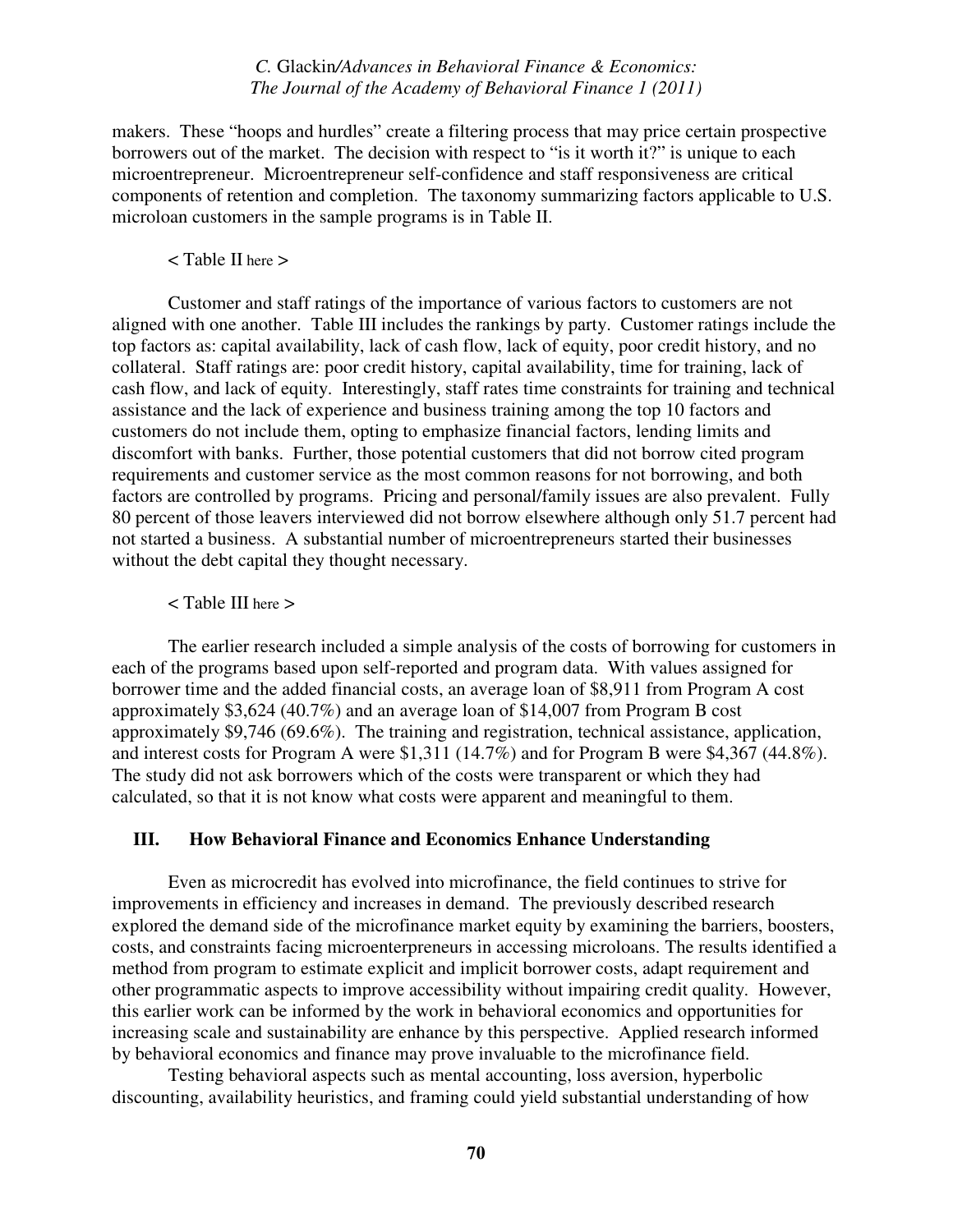prospective borrowers decide whether to apply for microloans and to accept or decline the financing that is offered by microfinance institutions. Improved understanding, if adapted into product design, service delivery and marketing could generate an exponential increase in demand. One area that appears to have abundant opportunities for U.S. microfinance is libertarian paternalism (Thaler and Sunstein 2003). By designing in choice that are "best" for borrowers as default selections where choice points arise, more borrowers might secure loans that are well-suited to them.

The previously developed taxonomy can be recast in light of behavioral finance and economics with categories of cash and non-cash costs, regulatory/policy barriers, and behavioral aspects of decisions and viewed as sunk costs, lump sum costs, and intertemporal costs. This recast typology of microloan borrower costs might better be described as shown in Table IV. Beginning with prospect theory (Kahneman and Tversky 1979), behavioral economics has addressed gaps between neo-classical economic theory and observed behavior. It focuses on market failures and offers up explanations for what amount to patterns of anomalies. Building upon the concept of bounded rationality (Simon 1957), behavioral economics recognizes the use of heuristics rather than strictly relying upon optimization because the complexity of choices and the inability of individuals to accurately assess expected utility, and identifies patterns in the anomalies. As shown in the revised taxonomy, a number of aspects of behavioral economics appear to fit the prior research findings (Glackin 2002, 2003) with respect to the demand side factors of the U.S. microfinance movement. We will address each in turn.

## < Table IV here >

The key points of prospect theory, which created a reference dependent model of consumer choice, may well fit prospective microloan customers as they decide whether or not to take up a microloan. Assuming that the individual's reference level is his or her status quo, monetary consequences of acquiring current debt in the form of a microloan, often partially repaid prior to experiencing risky future benefits, may lead to both positive and negative returns having diminishing returns characteristics. If in fact losses are weighted more heavily than gains and the probability of loss is greater than that of a gain; loss-aversion may lead to lower demand. It is unclear whether decision makers will be risk averse, although they may well be. One could argue that by virtue of being entrepreneurs they are risk seeking. Research on how decision makers view the final results of their choices would be valuable to programs.

 Loss aversion, as commonly demonstrated through endowment effects experiments appears to be a factor for at least some U.S. microloan customers. Economists' research on loss aversion (Kahneman, Knetsch, and Thaler 1991; Tversky and Kahneman 1991; Bernartzi and Thaler 1995; Thaler et al. 1997; Genesove and Mayer 2001) has empirically demonstrated that buyers routinely value a commodity less than do sellers. One way to apply this is to consider that lenders value their funds more highly than do borrowers. They may misunderstand the full cost of loans, thereby literally assigning a different value and not perceiving the gap. Or, the lenders may view the value of their loans as the anticipated percentage gains in sales or profits for borrowers with allowing for the prospect of losses. Another case of endowment affects may arise in the U.S. context when borrowers must pledge collateral they value at a higher level than the lender values it. In addition, any loss of assets for the poor is more substantial and meaningful than a loss of equal monetary value to a more affluent individual (\$10,000 is a greater portion of wealth to someone with a net worth of \$12,000 than of \$100,000.).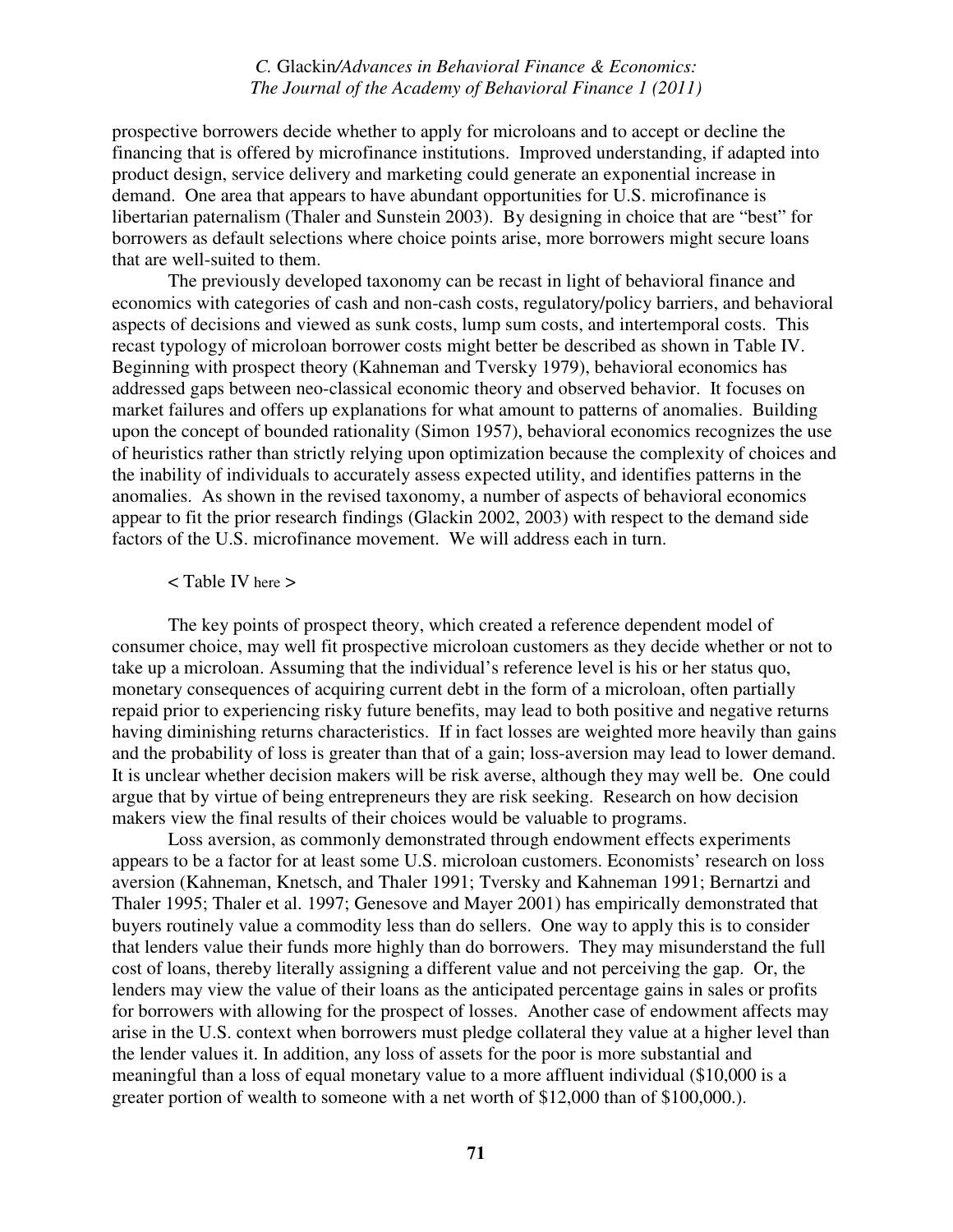Mental accounting (Arkes and Blumer 1985; Gaerling, Karlsson, and Selart 1999; Heath 1995; Heath and Soll 1996; Prelec and Loewenstein 1998; Ranyard et al. 2006; Thaler 1999) is likely a factor in the microloan process as well. In fact, interviews reflected the inclusion of sunk costs in borrower assessment of value even though sunk costs are already paid and should not influence rational behavior. Honoring this sunk cost occurs when these nonrefundable expenses are treated as being equal to current investments (Hastie and Dawes 2001). As prospective borrowers move through the lending process, it seems likely that they hold perceptions about the outcomes they expect and that they compare actual performance to those perceptions. It is reasonable to expect that microloan consumers sort sources and uses of funds into mental accounts. Finally, borrowers may practice "choice bracketing" by the ways they view their accounts (Read, Loewenstein, and Kalyanaraman 1999). More research is needed to determine the prevalence of using mental accounting among microloan customers.

 As alluded to earlier, borrowers may experience time discounting. It is not clear how they perceive the value of their microloans – immediate as a lump sum, as gains distributed over time, or as a lump sum gain in the future – or how they value it as an intertemporal transaction. Work of behavioral economists (Frederick, Loewenstein, and O'Donoghue 2002; Loewenstein and O'Donoghue 2002; Loewenstein, Read, and Baumeister 2003; Diamond and Vartianinen 2007; Mullainathan 2007) would suggest that a consistent discount rate does not apply across the decision horizon. Microloan customers may value their choices differently across time, perhaps in a manner consistent with hyperbolic discounting theory, such that they are impatient in the short-run and patient in the long-run. Mullainathan (2007) suggests that with time inconsistency, "The relationship between the profitability and social efficiency of microcredit potentially is weak. The question is the extent to which the loans exaggerate short-run impatience and to which they solve long-run liquidity constraints." Understanding how borrowers (and prospective borrowers) value their choices over time could assist in developing products and services that are better suited to the targeted individuals and result in greater scale and sustainability.

The importance of trust in financial relationship for the poor and for microloan customers has been widely reported. Some researchers (Rhyne 2009; Carr and Schutz 2001) suggest that lower-income families choose not to use mainstream financial services partially because they distrust the service providers. Where microloans are granted through a peer lending model with joint liability, trust of other group members is essential (Smets and Baehre 2004) and strategies to reduce the importance of trustworthiness or to increase knowledge of other members becomes critical (Guinnane 2001). Of particular interest is the suggestion that, "Group liability is often more a threat than a reality, but it can be a very powerful threat. (Harper 2007)" Borrowers and those who chose to exit from programs without borrowing express distrust of MFI program staff as concerns as well as belief in the trustworthiness of staff as motivating factors (Glackin 2003). Other research (Hall 2008) demonstrates evidence that low-income individuals place a greater significance on trust in their financial choices than those who are wealthier. If trust involves the features of vulnerability and uncertainty (Heimer 2001), then it is particularly utilitarian to understand it with respect to microfinance clients, who are among the most vulnerable populations. The literature on trust is extensive and may be particularly relevant to the discussion of the failure of the U.S. microfinance market.

 Representativeness as described by behavioral economics may also be a factor for microloan borrowers. To the extent that they establish probabilities of outcomes based upon how well the example represents the class (Camerer and Loewenstein 2003), they may misjudge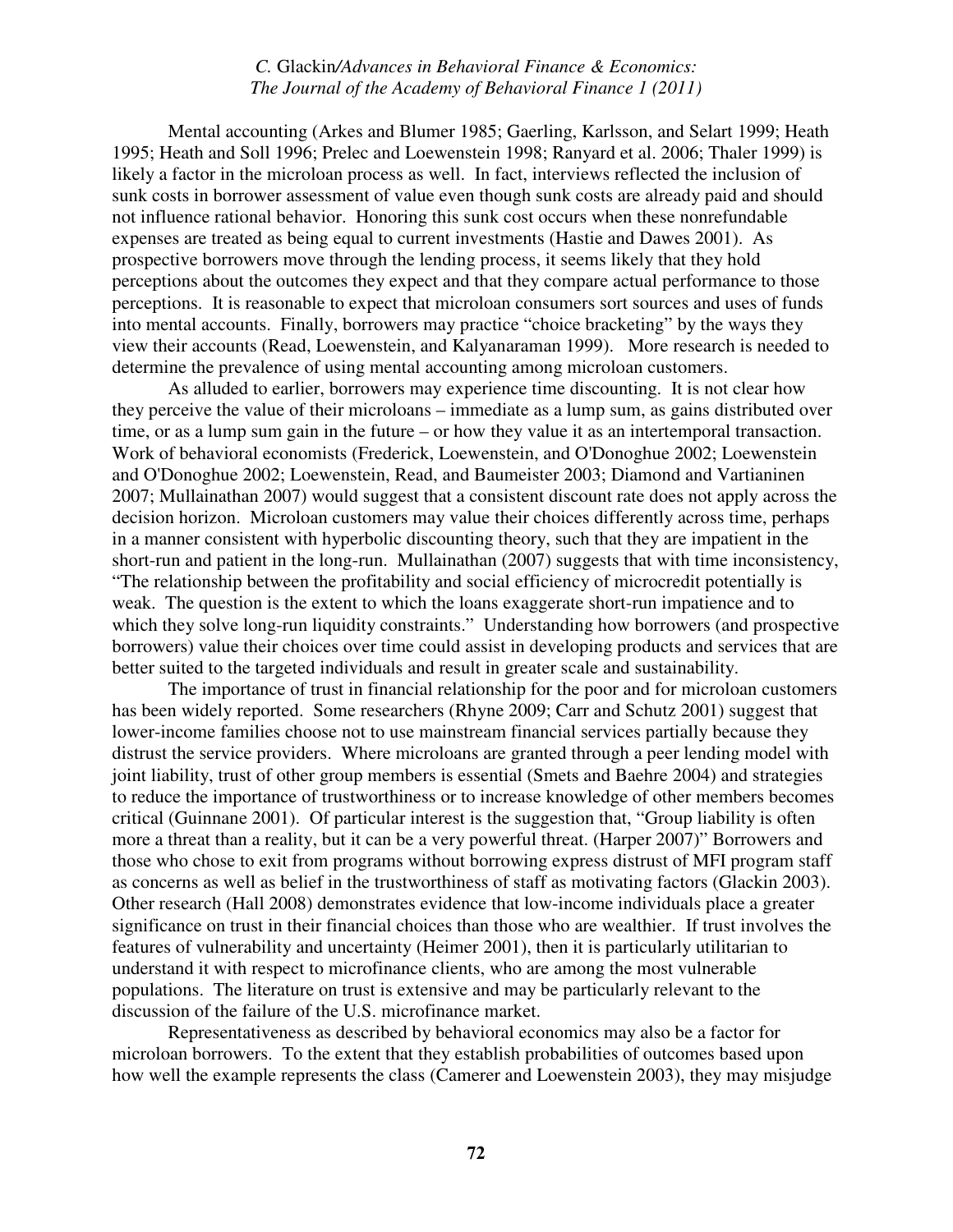probabilities based upon their knowledge of a class of information. In the case of microentrepreneurs, the classes could include lenders, lawyers and the like.

 Because the process of securing a microloan in the United States is multi-step and extends over a multi-day to several month period, shortened by certain online products, borrower typically experience sequential decision making. Sequential decision making occurs when decisions or outcomes are interrelated because they depend upon each other (Gaerling, Karlsson, and Selart 1999). The order of decisions and/or outcomes may matter to microloan customers.

 The data in the prior primary research demonstrate that emotional upheaval and a range of emotions are involved in the microlending process in the United States. While traditional economics might rely upon decisions being made based upon the probability and desirability of the consequences of the choices, expected emotions (to occur when the outcomes occur) and immediate emotions at the time of choice, may explain a significant number of decisions (Rick and Loewenstein 2008). Rick and Loewenstein suggest that, "And much of the thrust of behavioral economics has involved, or at least could be construed as involving an enhanced understanding of emotions." The role of emotions in microfinance decision-making could be evaluated to better understand it and to improve the experience.

 This brief review of the behavioral economics literature with respect to prior research results in the area of U.S. microfinance has shown that there are numerous points of intersection where behavioral economics may inform an understanding of market failure. Further research is needed to determine the applicability and full implications.

## **IV. Implications**

The implications of this research range from programmatic opportunities to policy options to revisiting target markets and customers. If microenterprise development is to fulfill its mission as part of the U.S. poverty alleviation tool kit, microloans must be truly accessible to those who can and will best use them. It is insufficient to "build it and they will come" in the field of microenterprise. Microfinance programs should reach their target customers and serve them efficiently and effectively without pricing borrowers out of the market due to high costs and barriers yielding insufficient worth. The value of the microloan to the customer is determined not only through its price and terms, but also by the interests, preferences, constraints, and opportunities for customers. In order to take up microloans, microentrepreneurs must be able to identify funding resources, believe that they can access the resources, and perceive the value of them. Behavioral economics and finance can inform the process of evaluating approaches to better serve the target populations by understanding their decision making.

The research suggests that there is a range of potential programmatic approaches to reduce barriers, costs and constraints for U.S. microfinance customers and to strengthen the positive factors. The microlending process can be streamlined without significantly reducing loan quality through such options as: elimination of duplication, minimizing time spent and maximizing the value of that time, and requiring applicants to provide only information that is used by the programs to analyze risk. Financial costs can be reduced through careful attention to minimizing such costs as: training and technical assistance, transportation, child care, documents and copying, interest, service charges and fees, bank fees, and compliance. Program partners can improve communications and collaboration. Expectations can be made explicit for all parties; so that costs are transparent and anticipated outcomes are clear.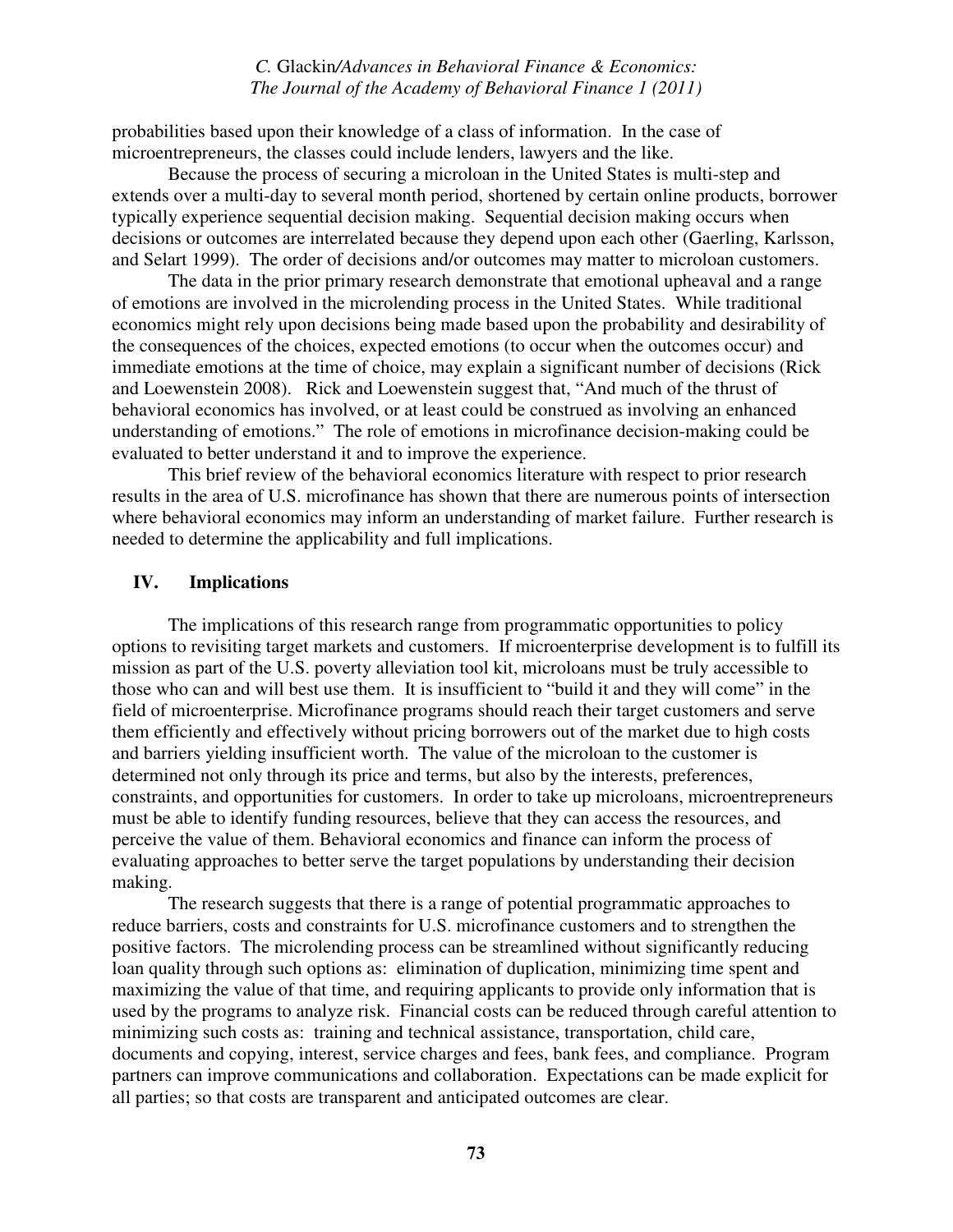New methods to increase applicant creditworthiness can be implemented. One of the most promising new models in the United States is a "proven" business model both in the United States and throughout the world. It is a "savings led – credit model" that is being implemented. Key to many of most highly regarded development finance programs in the world and vital to addressing the issues of equity and collateral in the United States, is the role of savings in microenterprise development. Individual Development Accounts (IDAs) are a policy solution that may open many doors for microentrepreneurs and microloan programs. IDAs can be treated as credit enhancements for microloan applicants (Glackin and Mahoney 2002; Ssewamala and Sherraden 2004). In addition, programs may investigate the financial needs of target markets and identify other unmet or unsatisfied needs. Internationally, microfinance institutions have tested a number of different approaches to this concern including adding educational and health services to their mix, but have discontinued the majority of the non-financial services when others have taken them up and eliminated the need for microfinance institutions to bridge the gap (Morduch and Rutherford 2003).

Programs can take proactive measures to mitigate the negative effects of certain factors affecting microloan customers and build a positive environment for microlending. Programs can be designed and implemented to have positive contributions to success factors. They also can partner with other organizations to provide support. For example, the emotional factors can be constructively directed via clarifying expectations regarding personal data and minimizing intrusive data requests, and by consciously creating a welcoming, caring environment, and building trust. Programs can work deliberately to avoid discrimination. In addition, with respect to regulatory and legal factors, programs can facilitate access to services and information. Target markets for microloans can be reconsidered to maximize potential gains.

 A number of public policy implications also arise out of this analysis of microloan customer costs and factors. There are broad policy implications, issues concerning laws and regulations, and administrative and funding considerations. From a policy perspective, given the limited and declining amount of financial support offered to the microenterprise field by federal, state and local governments, policies that are more supportive of microentrepreneurs could be implemented. These policy options range from the retention of means-tested benefits until selfemployment becomes sustainable and sufficient assets are accumulated to prevent the rapid return to poverty through reduced or progressive regulations on business enterprise. Incremental public policy changes may occur with respect to microenterprise development, some of which could reduce barriers, costs and constraints for potential microloan customers. Further, need and demand can be explored from a marketing perspective to identify policy factors and polices can address the "market failure" of commercial financial institutions in serving disadvantaged U.S. microentrepreneurs.

 Specifically, behavioral economics presents the opportunity to apply the tenants of libertarian paternalism to U.S. microfinance markets. Libertarian paternalism (Thaler and Bernartzi 2004; Thaler and Sunstein 2003) suggests that the framing of choices to put forward the best choice for the individual's well-being without taking away choice has the potential to lead to better decisions. By designing in choices that are "best" for borrowers as default selections where choice points arise, more borrowers might secure loans that are well-suited to them. This does not mean increasing rigidity in product and service design, but it potentially means simplifying the loan processing to reduce barriers, costs and constraints. A careful analysis of individual program and aggregate industry materials and processes could yield a reformulation of decision points and defaults to improve borrower experiences and to increase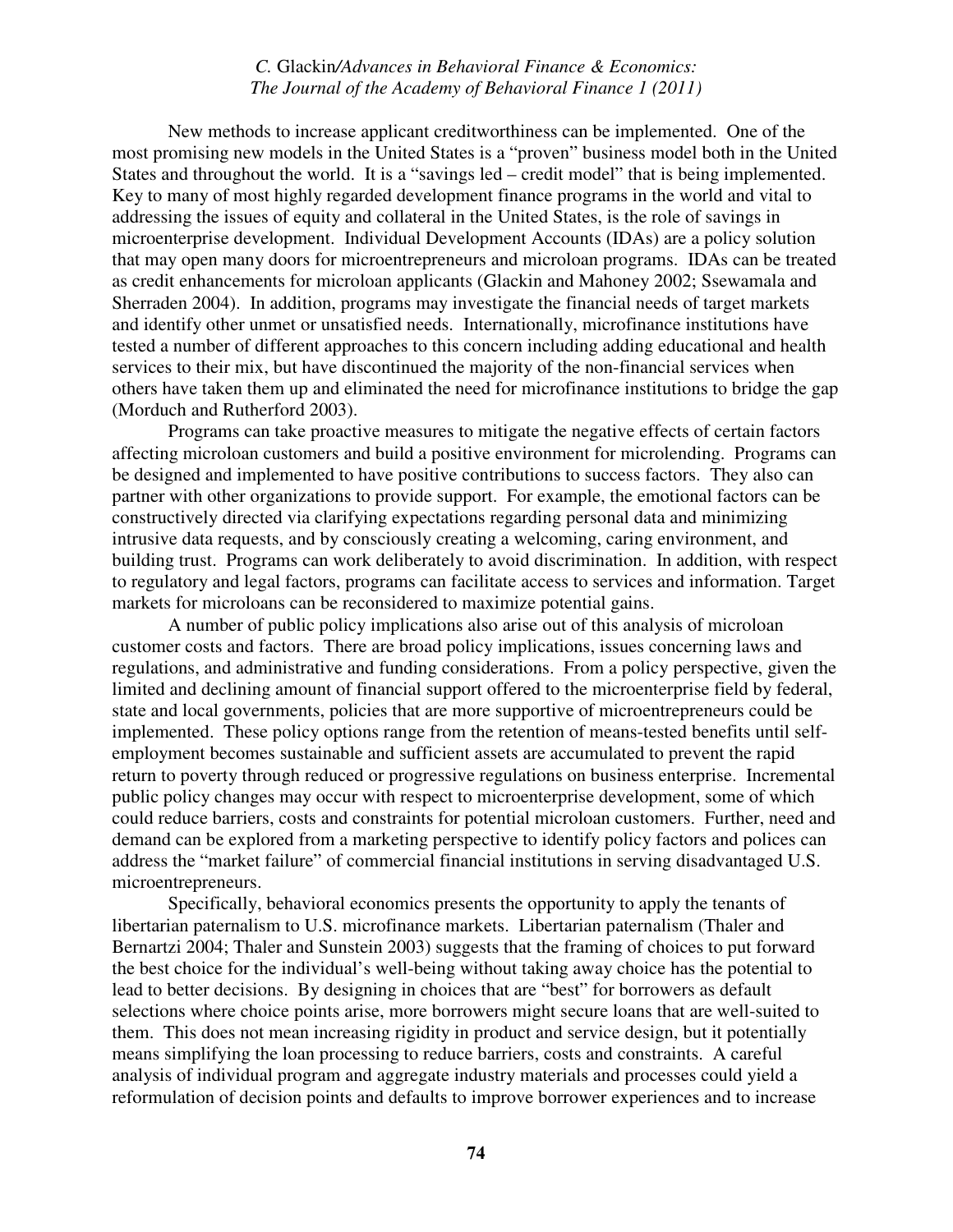product uptake. This could also lead to greater costs efficiencies and sustainability in addition to enhanced scale.

 When the analytical framework, research results and implications are considered together, a clear picture of the barriers, cost and constraints facing U.S. microloan customers appears. Behavioral finance and economics bring new lenses to the issues and can contribute to increasing scale and the attainment of program sustainability in U.S. microfinance.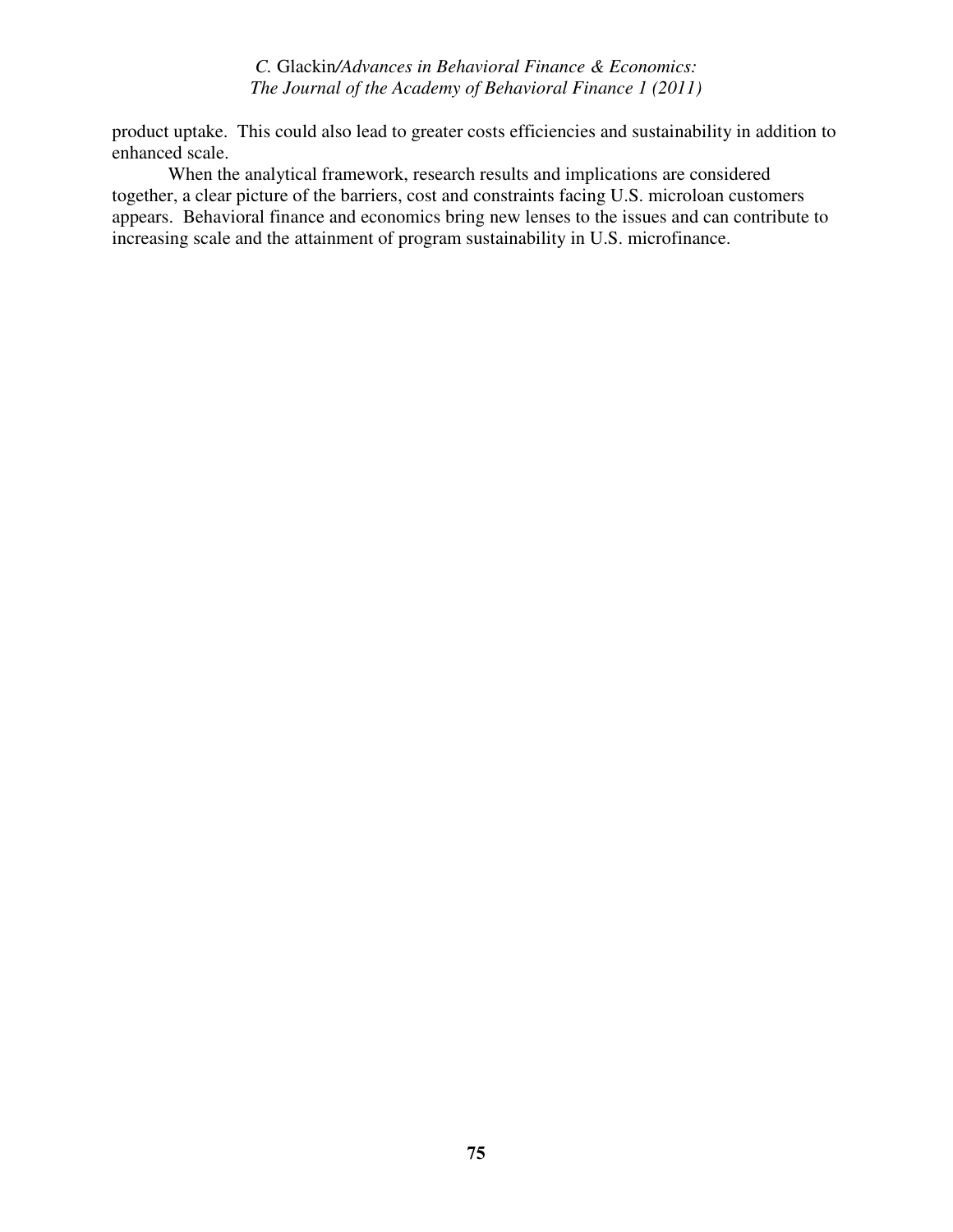## **References**

Adams, D. W., 1995, "Transaction Costs in Decentralized Rural Financial Markets". In D. Umali-Deininger and C. Maguire, Eds., *Agriculture in Liberalizing Economies: Changing Roles for Governments*, Washington, DC, The World Bank.

Arkes, H. R., and C. Blumer, 1985, "The Psychology of Sunk Cost" *Organizational Behavior and Human Decision Processes* 35:1, 124-140.

Armendariz de Aghion, B., and J. Morduch, 2010, *The Economics of Microfinance*, Cambridge, Massachusetts, MIT Press.

Bates, T., 1995, "Why Do Minority Business Development Programs Generate So Little Minority Business Development?" *Economic Development Quarterly* 9:1, 3-14.

Bates, T., and L. Servon, 1996, "Why Loans Won't Work for the Poor" *Inc.*, 27-28.

Bernartzi, S., and R. H. Thaler, 1995, "Myopic Loss-Aversion and the Equity Premium Puzzle" *Quarterly Journal of Economics* CX, 75-92.

Bhatt, N., 1997, "Microenterprise Development and the Entrepreneurial Poor: Including the Excluded?" *Public Administration and Development* 17:4, 371-386.

Blanchflower, D. G., P. B. Levine, and D. J. Zimmerman, 1998, *Discrimination in the Small Business Credit Market*, Cambridge, Massachusetts.

Camerer, C. F., and G. Loewenstein, 2003, "Behavioral Economics: Past, Present, Future". In C. F. Camerer, G. Loewenstein and M. Rubin, Eds., *Advances in Behavioral Economics*, New York and Princeton, Russell Sage Foundation Press and Princeton University Press.

Carr, J. H., and J. Schutz, 2001, "Financial Services in Distressed Communities: Framing the Issue, Finding Solutions". In *Financial Services in Distressed Communities: Issues and Answers*, Washington, DC, Fannie Mae Foundation.

Cavalluzzo, K., L. Cavalluzzo, and J. Wolken, 1999, "Competition, Small Business Financing, and Discrimination: Evidence from a New Survey". In *Federal Reserve System Research Conference - "Business Access to Capital and Credit"*, Washington, DC.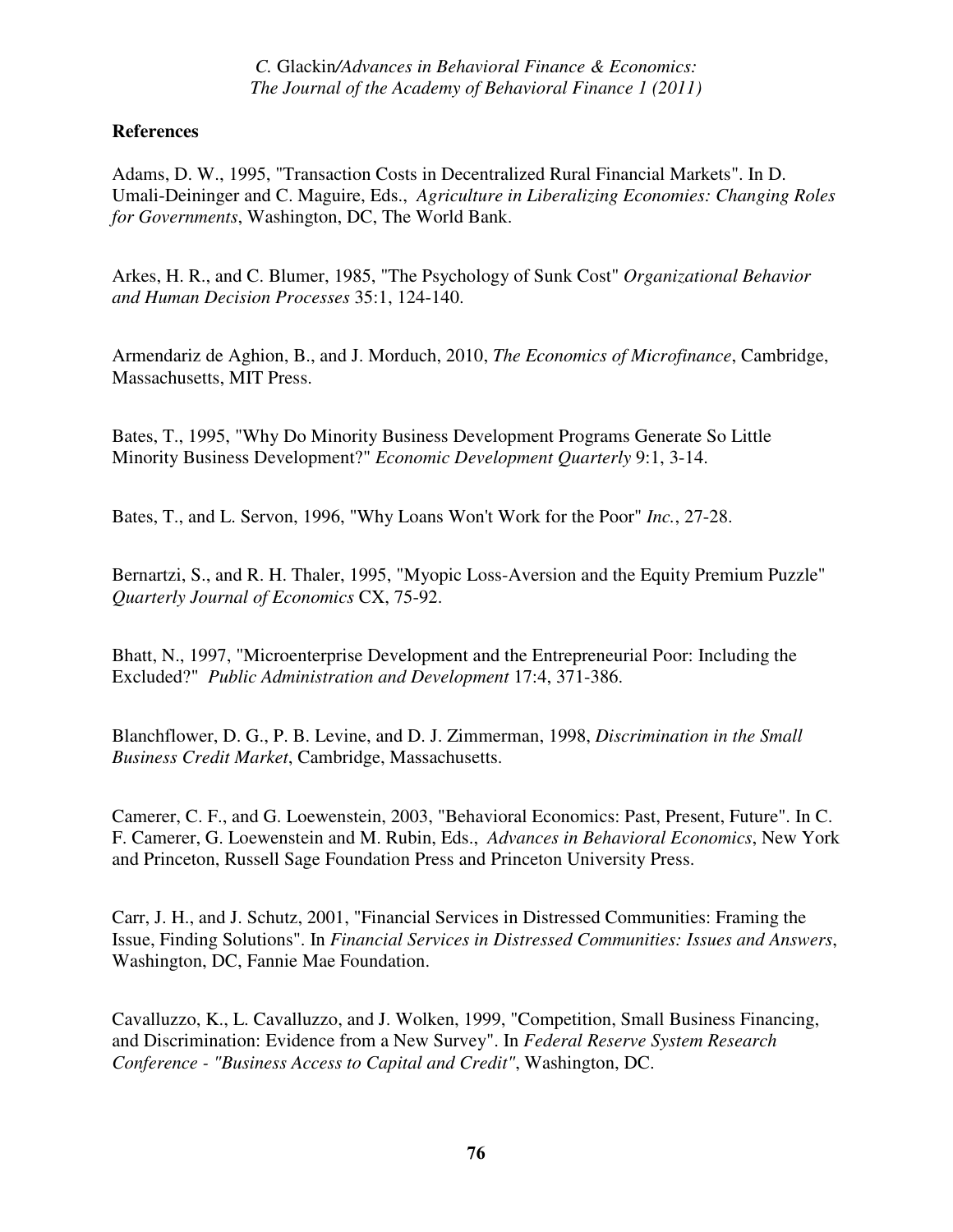Cressy, R., 2000, "Credit Rationing or Entrepreneurial Risk Aversion? An Alternative Explanation for the Evans and Jovanovic Finding" *Economics Letters* 66:2, 235-240.

Deaton, A, 1992, *Understanding Consumption*, Oxford, Clarendon Press.

Diamond, P., and H. Vartianinen, Eds., 2007. *Behavioral Economics and Its Application*, Princeton and Oxford, Princeton University Press.

Edgcomb, E. L., and J. A. Klein, 2005, *Opening Opportunities, Building Ownership: Fulfilling the Promise of Microenterprise in the United States*, Washington, DC, The Aspen Institute/FIELD.

———, 2009, *Findings from the Scale Academy: Forging Ahead: Early Lessons*, Washington, DC, The Aspen Institute/FIELD.

Edgcomb, E. L., J. A. Klein, and L. Gomez, 2010, *Dollars for Dreams: Scaling Microlending in the United States*, Washington, DC, The Aspen Institute/FIELD.

Else, J. F., 2001, "An Overview of the Microenterprise Development Field in the U.S.", Geneva, Switzerland, International Labour Organization.

Evans, D. S., and B. Jovanovic, 1989, "An Estimated Model of Entrepreneurial Choice under Liquidity Constraints" *Journal of Political Economy* 97:4, 808-827.

Frederick, S., G. Loewenstein, and T. O'Donoghue, 2002, "Time Discounting and Time Preference: A Critical Review" *Journal of Economic Literature* 40:2, 351-401.

Gaerling, T., N. Karlsson, and M. Selart, 1999, "The Role of Mental Accounting in Everyday Economic Decisions". In P. Justin and H. Montgomery, Eds., *Judgment and Decisions: Neo-Brunswikian and Process-Tracking Approaches*, Hillside, New Jersey, Erlbaum.

Genesove, D., and C. Mayer, 2001, "Loss Aversion and Seller Behavior: Evidence from the Housing Market" *Quarterly Journal of Economics* 116:4, 1233-1260.

Glackin, C. E., 2002, "What Does It Take to Borrow? A Framework for Analysis" *Journal of Microfinance* 4:1, 115-135.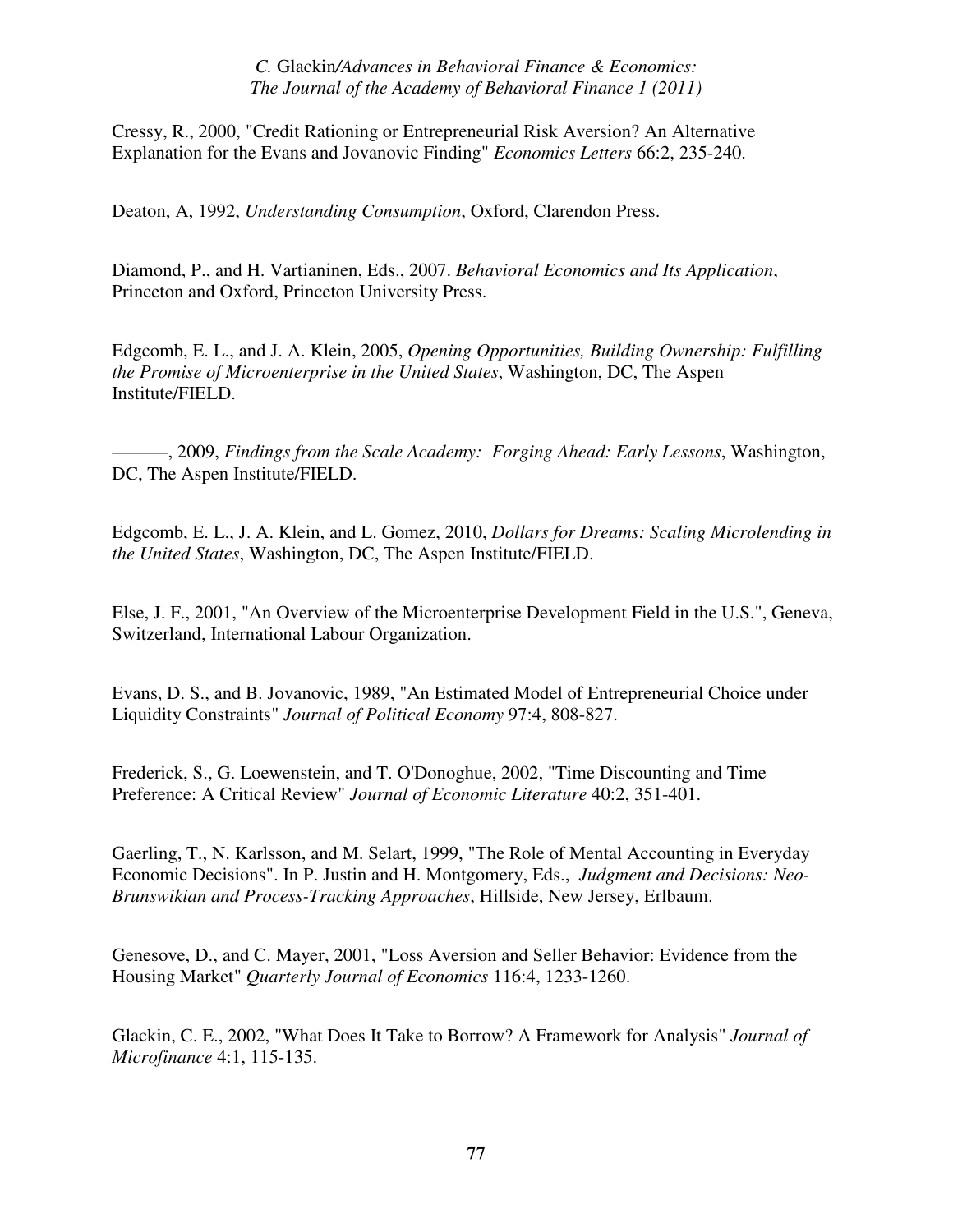———, 2003, "Taxonomy of Microloan Borrowing with Application to Customers in Two U.S. Microloan Programs". Doctoral Dissertation, School of Urban Affairs and Public Policy, University of Delaware, Newark, Delaware.

Glackin, C. E., and E. G. Mahoney, 2002, "Savings and Credit for U.S. Microenterprises: Integrating Individual Development Accounts and Loans for Microenterprises" *Journal of Microfinance* 4:2, 93-125.

Gonzalez, A., 2010, *Microfinance at a Glance - 2008*. MicroFinance Information eXchange, Inc., 31 December 2009 [cited 14 August 2010]. Available from http://www.themix.org/sites/default/files/Microfinance at a Glance 2009-12-31.pdf.

Guinnane, T. W., 2001, "Cooperatives as Information Machines: German Rural Credit Cooperatives, 1883 - 1914" *Journal of Economic History* 61, 366 - 90.

Hall, C. C., 2008, "Decisions under Poverty: A Behavioral Perspective on the Decision Making of the Poor". Doctoral Dissertation, Psychology, Princeton University, Princeton, New Jersey.

Harper, M., 2007, "What's wrong with groups?" In T. Dichter and M. Harper, Eds., *What's wrong with microfinance?*, Sudbury, Massachusetts, Intermediate Technology Publications Ltd.

Hastie, R., and R. Dawes., 2001, *Rational Choice in an Uncertain World: The Psychology of Judgement and Decision Making*, Thousand Oaks, California, Sage Publications.

Heath, C., 1995, "Escalation and De-Escalation of Commitment in Response to Sunk Costs: The Role of Budgeting in Mental Accounting" *Organizational Behavior and Human Decision Processes* 62:1, 38-54.

Heath, C., and J. B. Soll, 1996, "Mental Accounting and Consumer Decisions" *Journal of Consumer Research* 23:1, 40-52.

Heimer, C., 2001, "Solving the Problem of Trust". In K. S. Cook, Ed., *Trust in Society*, New York, Russell Sage Foundation.

Himes, C., and L. Servon, 1998, "Measuring Client Success: An Evaluation of ACCION's Impact on Microenterprises in the United States", Somerville, Massachusetts, ACCION International.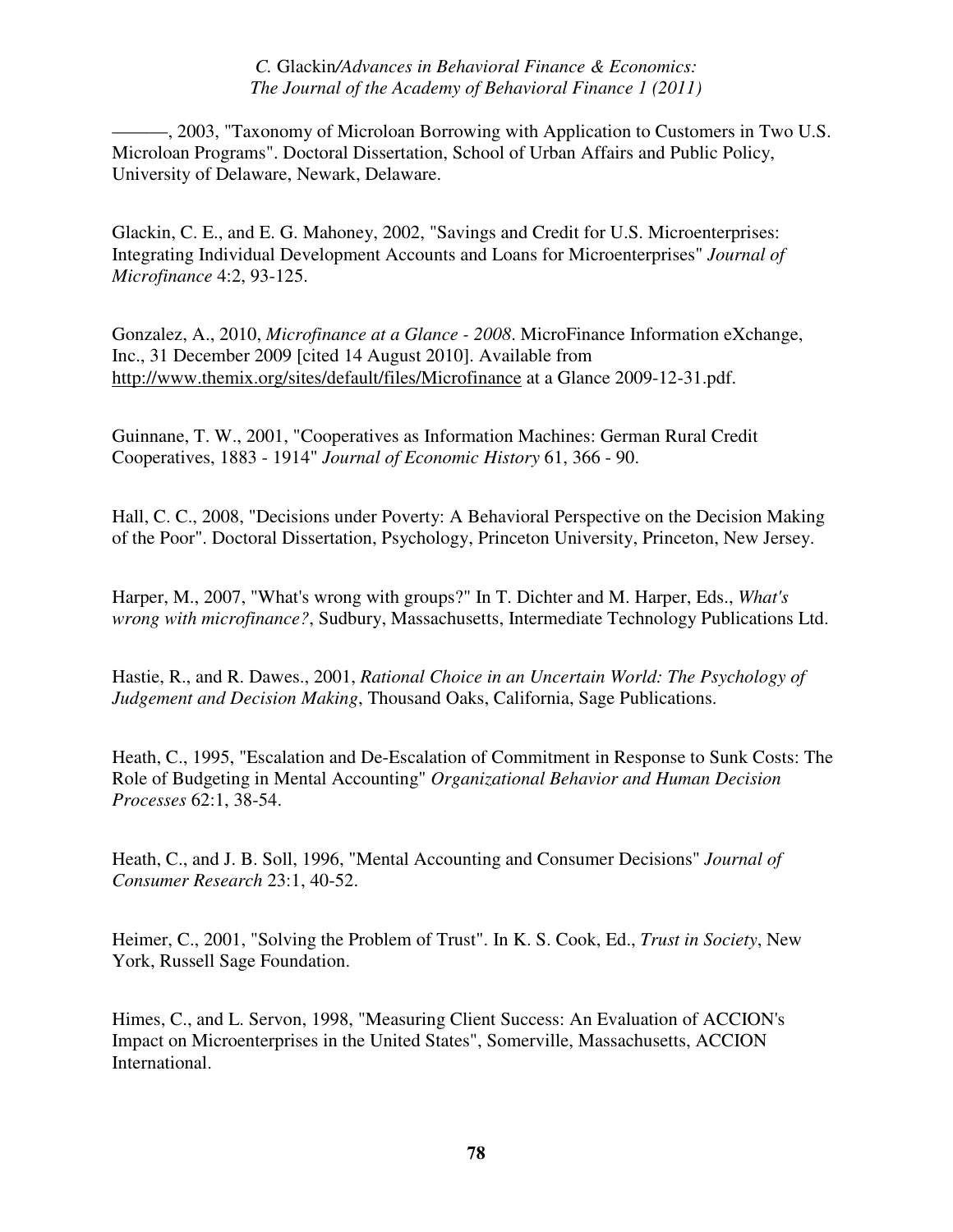Holtz-Eakin, D., D. Joulfaian, and H. S. Rosen, 1994, "Sticking It Out: Entrepreneurial Survival and Liquidity Constraints" *Journal of Political Economy* 102:1, 53-75.

Kahneman, D., J. Knetsch, and R. H. Thaler, 1991, "Anomalies: The Endowment Effect, Loss Aversion, and Status Quo Bias" *Journal of Economic Perspectives* 5:1, 193-206.

Kahneman, D., and A. Tversky, 1979, "Prospect Theory: An Analysis of Decision Under Risk" *Econometrica* 47:2, 263-291.

Langer, J. A., J. A. Orwick, and A. Kays, Eds., 1999. *1999 Directory of U.S. Microenterprise Programs*, Washington, DC, The Aspen Institute.

Loewenstein, G., and T. O'Donoghue, 2002, "Time Discounting and Time Preference: A Critical Review" *Journal of Economic Literature* 40, 351-401.

Loewenstein, G., D. Read, and R. Baumeister, Eds., 2003, *Time and decision*, New York, Russell Sage Foundation.

Malpezzi, S., L. Ozanne, and T. Thibodeau, 1980, "Characteristics of Prices of Housing in Fifty-Nine Metropolitan Areas", Washington, DC, Urban Institute.

Morduch, J., and S. Rutherford, 2003, "Microfinance: Analytical Issues for India". In P. Basu, Ed., *India's Financial Sector: Issues, Challenges and Policy Options*, Oxford, Oxford University Press.

Mullainathan, S., 2007, "Psychology and Development Economics". In P. Diamond and H. Vartianinen, Eds., *Behavioral Economics and Its Applications*, Princeton, New Jersey, Princeton University Press.

Prelec, D., and G. Loewenstein, 1998, "The Red and The Black: Mental Accounting of Savings and Debt" *Marketing Science* 17:1, 4-28.

Ranyard, R., L. Hinkley, J. Williamson, and S. McHugh, 2006, "The Role of Mental Accounting in Consumer Credit Decision Processes" *Journal of Economic Psychology* 27, 571-588.

Read, D., G. Loewenstein, and S. Kalyanaraman, 1999, "Mixing Virtue and Vice: Combining the Immediacy Effect and the Diversification Heuristic" *Journal of Behavioral Decision Making* 12, 257-273.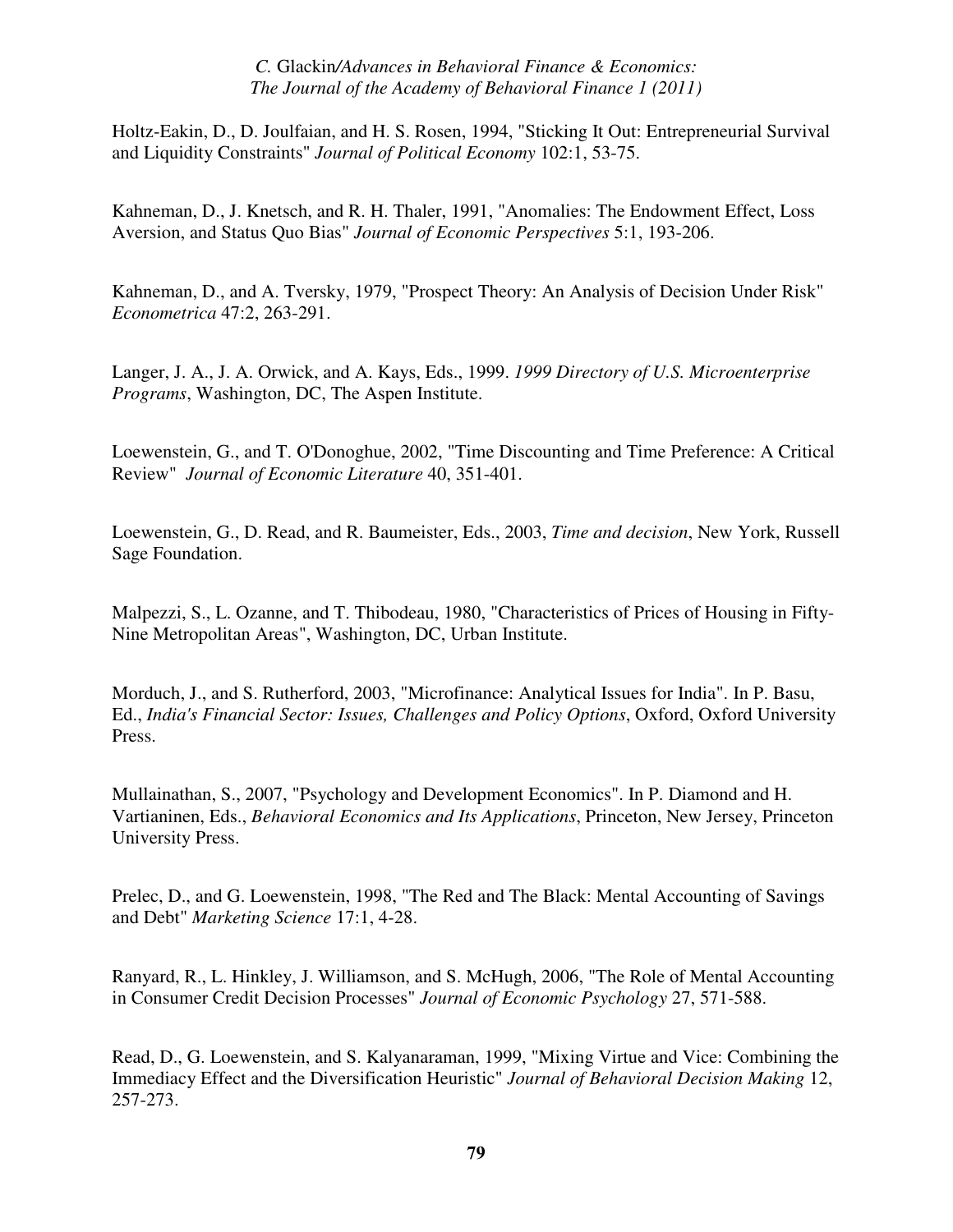Rhyne, E., 2009, *Microfinance for Bankers and Investors: Understanding the Opportunities and Challenges of Markets at the Bottom of the Pyramid*, New York, McGraw Hill.

Rick, S., and G. Loewenstein, 2008, "The Role of Emotion in Economic Behavior". In M. Lewis, J. M. Haviland-Jones and L. F. Barrett, Eds., *The Handbook of Emotion*, New York, Guilford.

Robinson, M., 2001, *The Microfinance Revolution: Sustainable Finance for The Poor, Lessons from Indonesia,* Washington, DC, The World Bank.

Schreiner, M., 2001, "Microenterprise in the First and Third Worlds". St. Louis, Missouri, Microfinance Risk Management.

Servon, L., 1999, *Bootstrap Capital: Microenterprises and the American Poor*, Washington, DC, Brookings Institution Press.

Simon, H. A., 1957, A Behavioral Model of Rational Choice In H.A. Simon, Ed., *Models of Man, Social and Rational: Mathematical Essays on Rational Human Behavior in a Social Setting*, New York, Wiley.

Smets, P., and E. Baehre, 2004, "When Coercion Takes Over: The Limits of Social Capital in Microfinance". In H. B. Lont and O. Hospes, Eds., *Livelihood and Microfinance: Anthropological and Sociological Perspective on Savings and Debt*, Delft, Eburon.

Ssewamala, F. M., and M. Sherraden, 2004, "Integrating Savings into Microenterprise Programs for the Poor: Do Institutions Matter?" *The Social Service Review* 78:3, 404-428.

Taub, R. P., 2002, "Forward". In J. H. Carr and Z. Y. Tong*,* Eds., *Replicating Microfinance in the United States*, Washington, DC, Fannie Mae.

Thaler, R. H., 1999, "Mental Accounting Matters" *Journal of Behavioral Decision Making* 12:3, 183-206.

Thaler, R. H., and S. Bernartzi, 2004, "Save More Tomorrow<sup>TM</sup>: Using Behavioral Economics to Increase Employee Saving" *Journal of Political Economy* 112:1, 164-87.

Thaler, R. H., and C. R. Sunstein, 2003, "Libertarian Paternalism" *American Economic Review* 93:2, 175-179.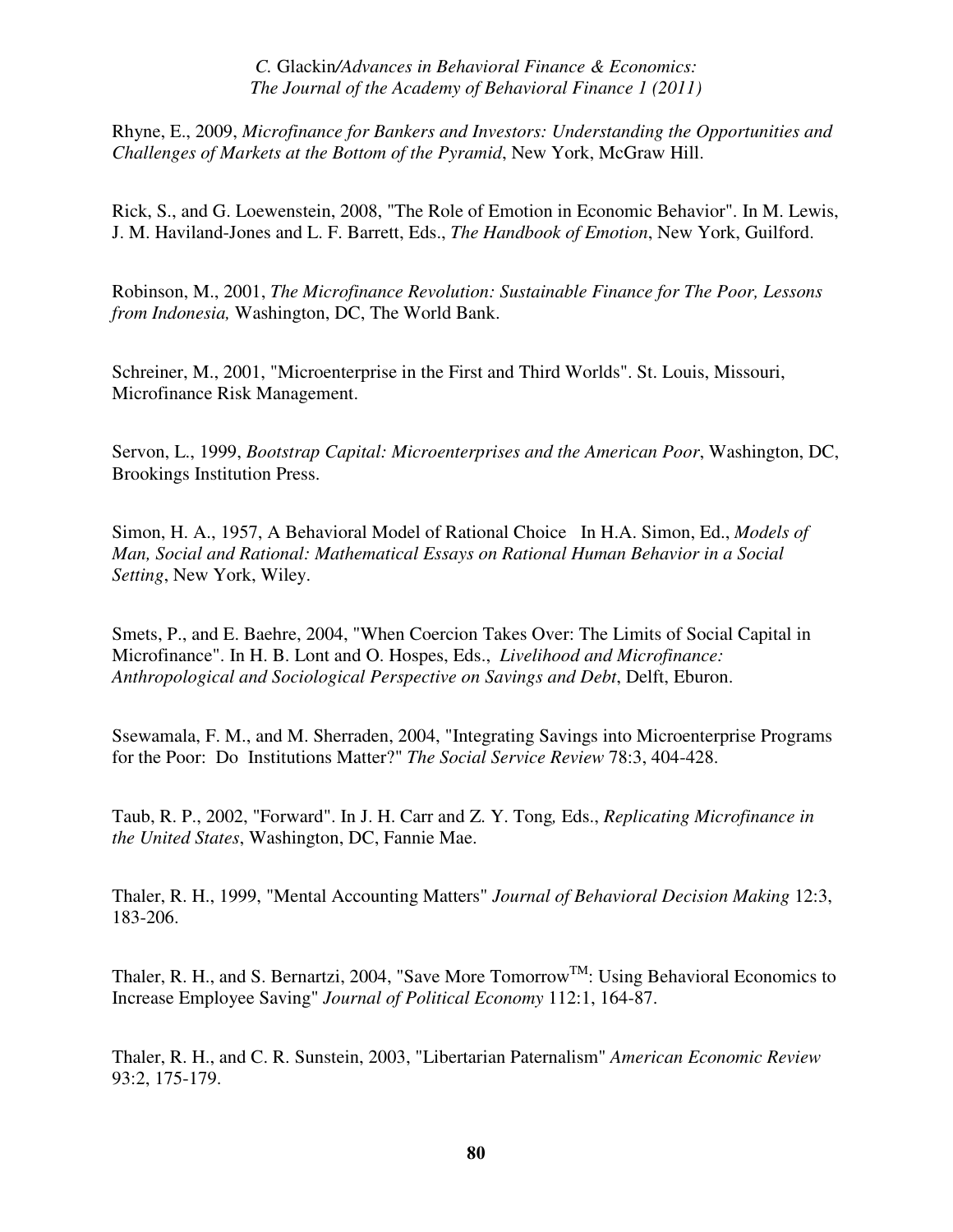Thaler, R. H., A. Tversky, D. Kahneman, and A. Schwartz, 1997, "The Effect of Myopia and Loss Aversion on Risk Taking: An Experimental Test" *Quarterly Journal of Economics* CXII, 647-661.

Tversky, A., and D. Kahneman, 1991, "Loss Aversion in Riskless Choice: A Reference Dependent Model" *Quarterly Journal of Economics* 106:4, 1039-1061.

Walker, B., and A. K. Blair, Eds., 2002, *2002 Directory of U.S. Microenterprise Programs*, Washington, DC, The Aspen Institute.

Warren, R., and L. F. Weschler, 1986, "Equity and Efficiency in Urban Services Delivery: A Consumption and Participation Costs Approach". In M. S. Rosentraub, Ed., *Urban Policy Problems*, New York, Preager.

Xu, B., 1998, "A Reestimation of the Evans-Jovanic Entrepreneurial Choice Model" *Economics Letters* 58:1, 91-95.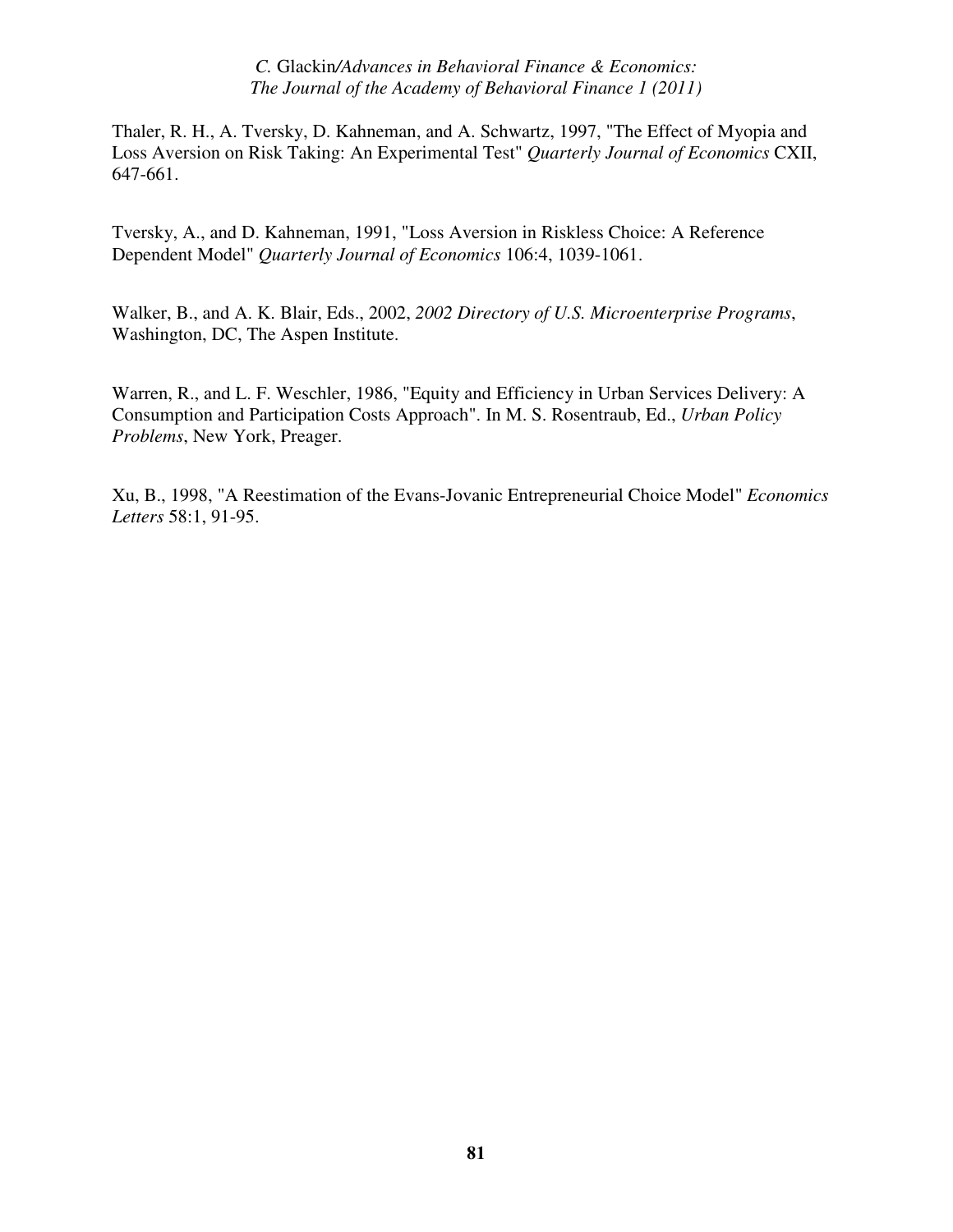## **Notes**

 $\mu$ <sup>iv</sup> Peer group models or solidarity groups involve a group of borrowers, often four to ten of them, who are responsible for loan review and approval and are accountable for repayment. In the U.S., the group also may serve as the training and technical assistance source. Typically, if one borrower is delinquent or in arrears, no other group member may borrow.

v In the context of this paper, consumption costs are the costs of the consumer to acquire and usefully utilize a microloan. Some of these costs are readily quantifiable while others are not. If consumption costs are too high, potential and entitled consumers may be priced out of the market for microloans.

**vi** Transaction costs are the implicit and explicit expenses incurred by participants in financial markets to effect financial transactions – excluding interest payments, the cost of funds and loan losses. These costs fall into two broad categories: the opportunity cost of time spent by borrowers…as they negotiate financial contracts, and explicit expenses incurred by all participants to form, to fulfill, and to enforce those obligations (Adams 1995)**.** 

|                             | Program A                  | <b>Program B</b>                   |
|-----------------------------|----------------------------|------------------------------------|
| Location                    | Northeast                  | Midwest                            |
| Setting                     | Urban                      | Rural                              |
| <b>Year Program Started</b> | 1992                       | 1989                               |
| Type of Lending             | Individual, formerly group | Individual                         |
| Type of Technical           | Individual consulting      | Classes $\&$ individual consulting |
| Assistance                  |                            |                                    |
| Average Loan Size           | \$2,519                    | \$11,607                           |
| Loan Size Range             | $$1,500 - $25,000$         | $$300 - $100,000$                  |
| Average Loans per Year      | 52                         | 21                                 |

| <b>Table I: Characteristics of Programs Studied</b> |  |
|-----------------------------------------------------|--|
|                                                     |  |

 $\overline{a}$ 

Source: *2002 Directory of U.S. Microenterprise Programs* and program data.

<sup>&</sup>lt;sup>i</sup> Microfinance is defined as "a financial mechanism through which formal and informal financial institutions make very small loans ("microcredit") to the entrepreneurial working poor "microentrepreneurs") to start, maintain, or expand small businesses ("microenterprises")" (Carr & Tong, 2002, p. 2).

ii Microenterprise development in the U.S. is defined as financing, training, mentoring, counseling and other kinds of technical assistance provided to individuals starting or operating a business that generally employs less than five people, or that can use a loan less than \$35,000.

iii A microloan is defined as a loan of \$35,000 or less for the owners of a business with five employees or fewer.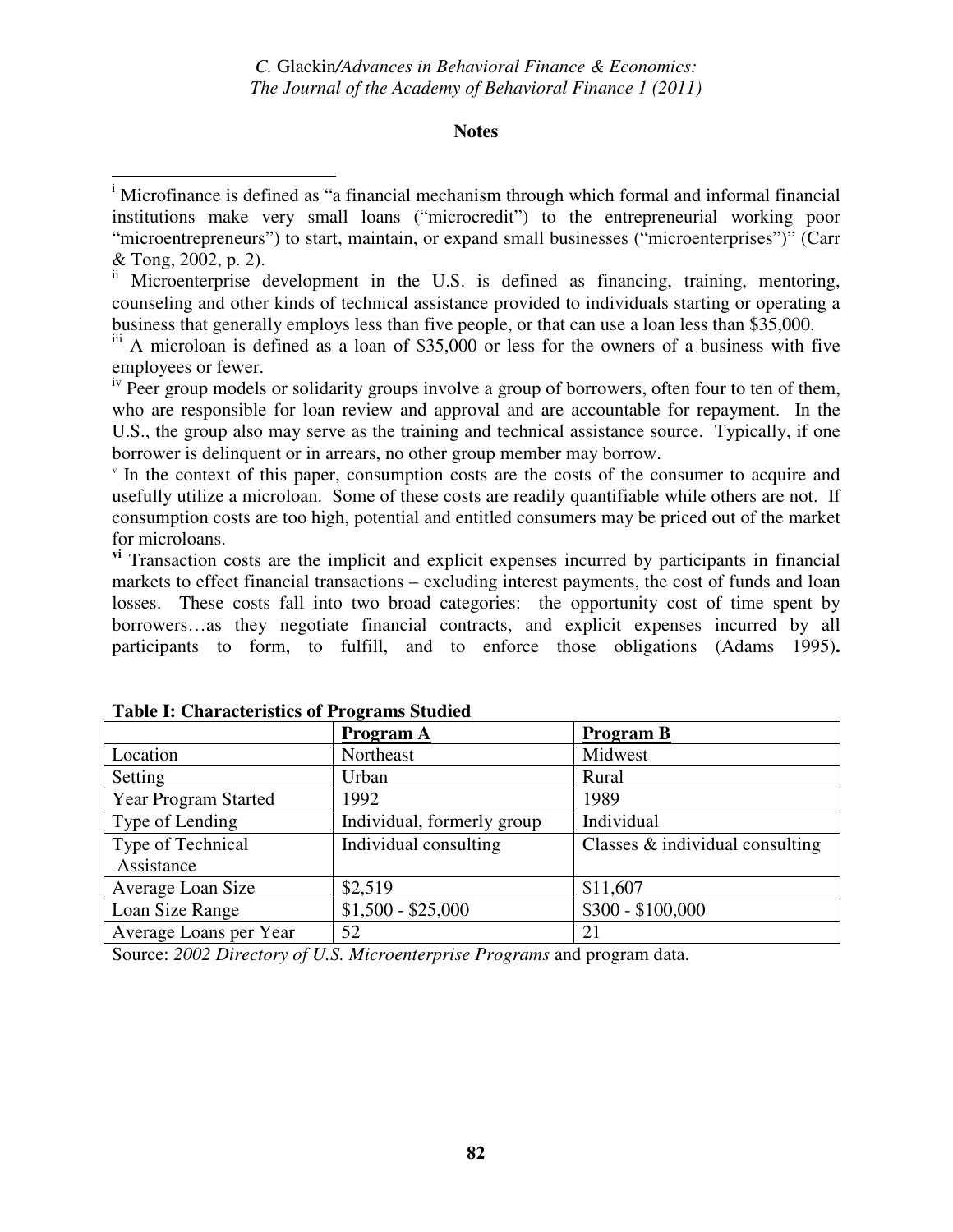|                                | <b>Financial Costs</b>                 | <b>Opportunity Costs</b>       | <b>Other Factors</b>                      |
|--------------------------------|----------------------------------------|--------------------------------|-------------------------------------------|
| <b>Upfront</b><br><b>Costs</b> | Training &<br><b>Registration Fees</b> | <b>Training Time</b>           | <b>Psychosocial Factors</b>               |
|                                | <b>Technical Assistance</b><br>Fees    | Technical Assistance<br>Time   | <b>Risk Aversion</b><br>$\bullet$         |
|                                | Transportation                         | <b>Travel Time</b>             | Loss of Privacy<br>$\bullet$              |
|                                | Child Care                             | Social Welfare Policy<br>Costs | Emotional<br>Upheaval                     |
|                                | <b>Application Fees</b>                | <b>Preparation Time</b>        | Discrimination                            |
|                                | Docs. & Copying                        | <b>Elapsed Time</b>            | Regulatory & Legal                        |
|                                | <b>Closing Costs</b>                   | <b>Group Participation</b>     | Licenses &<br>Regulation                  |
|                                | Compliance                             |                                | Operational<br>$\bullet$<br>Complexities  |
|                                |                                        |                                | Documented U.S.<br>$\bullet$<br>Standing  |
|                                |                                        |                                | <b>Economic Factors</b>                   |
| <b>Distributed</b>             | <b>Interest Payments</b>               | Pledged Collateral             | Credit History<br>$\bullet$               |
| over Time                      | Loan Service Charges                   | <b>Equity Required</b>         | <b>Cost Shifting</b><br>$\bullet$         |
|                                | Late Fees & Penalties                  | Mandatory Savings              | Collateral<br>$\bullet$                   |
|                                | Compliance Costs                       | <b>Travel Time</b>             | <b>Information Gaps</b>                   |
|                                | <b>Group Loan Payments</b>             | Reporting/Post<br>Closing      | <b>Business</b><br>$\bullet$<br>Knowledge |
|                                | Transportation                         |                                | Resource<br>$\bullet$<br>Knowledge        |
|                                | Bank Fees & Charges                    |                                | Geography                                 |
|                                | Documents & Copying                    |                                | <b>Learning Factors</b><br>$\bullet$      |
|                                | <b>Membership Dues</b>                 |                                | <b>Trust</b>                              |
|                                |                                        |                                | Social Capital                            |
|                                |                                        |                                | <b>Religious Practices</b>                |
|                                |                                        |                                | <b>Lending Limits</b>                     |
|                                |                                        |                                | Income Level                              |
|                                |                                        |                                | <b>Business Type</b>                      |
|                                |                                        |                                | Program Resources                         |
|                                |                                        |                                | Language & Culture                        |

# **Table II: Taxonomy of U.S. Microloan Borrowing**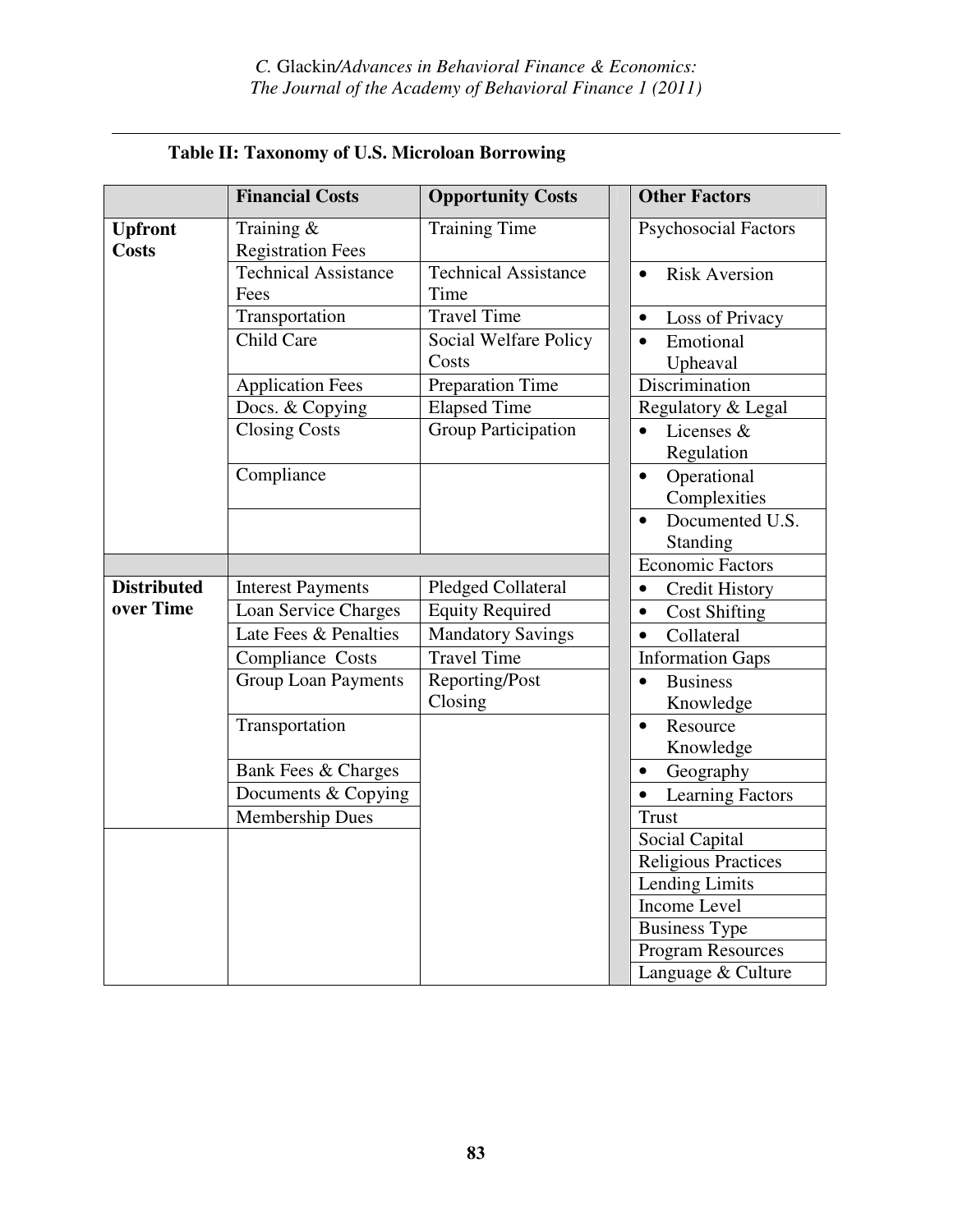# **Table III: Comparison of Scoring Rank of Top 10 Challenges by Source Microloan Barriers, Costs and Constraints**

|                           | <b>Customers</b> | <b>Staff</b> | <b>Type of Factor</b>       |
|---------------------------|------------------|--------------|-----------------------------|
| Capital Availability      |                  | 2            | Social                      |
| Lack of Cash Flow         | 2                |              | <b>Financial Constraint</b> |
| Lack of Equity            | 3                | 5            | <b>Financial Constraint</b> |
| No Collateral             | 4                |              | <b>Financial Constraint</b> |
| <b>Weak Collateral</b>    | 5                | 10           | <b>Financial Constraint</b> |
| Discomfort with banks     | 6                | 8            | Psychosocial                |
| No Credit History         | 7                |              | <b>Financial Constraint</b> |
| No Co-Signer              | 8                |              | Social Capital              |
| Poor Credit History       | 9                |              | <b>Financial Constraint</b> |
| Too Few Dollars           | 10               |              | Programmatic                |
| Time for Training         |                  | 3            | <b>Transaction Cost</b>     |
| Lack of Experience        |                  | 6            | Human Capital               |
| Lack of Business Training |                  | 9            | Human Capital               |